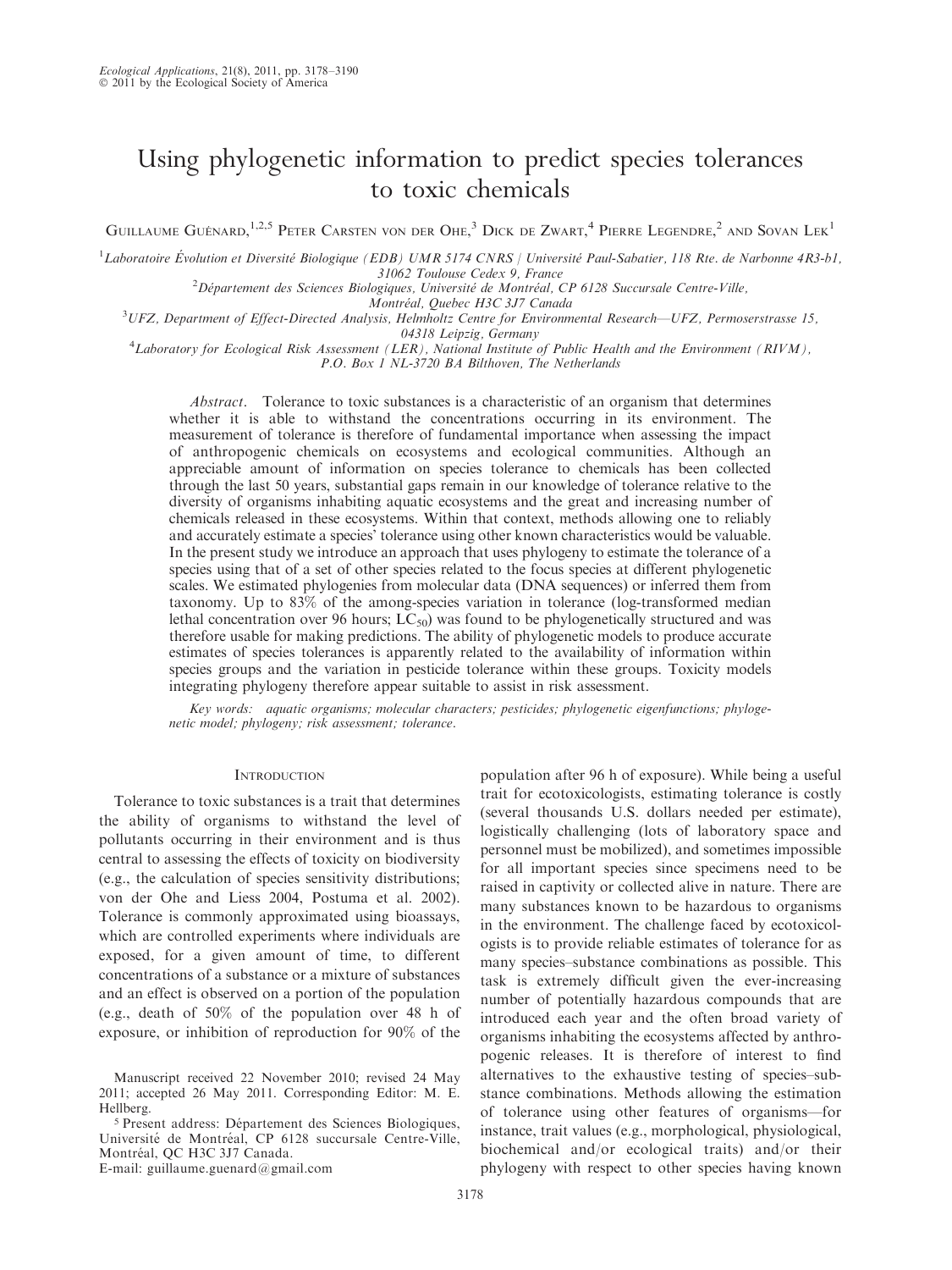tolerance—may represent such alternatives. Here we consider methods for predicting tolerance using a statistical modeling approach based on phylogeny.

Tolerance is the result of multiple subordinate traits related to the uptake of pollutants by the organisms, their metabolism (e.g., transport, accumulation, sequestration, activation/inactivation), and excretion. Dependence on a wide array of such subordinate traits may generate character correlation and (positive or negative) phylogenetic autocorrelation. Modeling approaches can take advantage of these correlations to estimate tolerance, lessening the complexity associated with the numerous toxic substances and species co-occurring in the environment. Character correlation occurs when the phenotype value of a given trait is correlated with that of another trait as a consequence of, for instance, their common reliance on similar subordinate traits influenced by genetic (e.g., pleiotropy, linkage disequilibrium) or environmental (e.g., correlational selection; Lande and Arnold 1983) processes. The presence of character correlation implies that the value of a trait that is hard to measure can be, to some extent, estimated from that of a trait that is more easily obtained. That approach was used by Baird and Van den Brink (2007) to estimate tolerance (the median lethal concentration: the concentration that kills 50% of individuals of a population over a specified amount of time,  $LC_{50}$ ) using species' traits related to morphology, life history, physiology and feeding ecology. The second trait property, phylogenetic autocorrelation, implies that trait values show dependence with respect to species' positions in a phylogeny and may occur over multiple scales. Positive phylogenetic autocorrelation implies that closely related species share more similar trait values in comparison to more distant ones, as a consequence of evolution proceeding slowly by means of a series of small steps, over a long time period (Diniz-Filho et al. 1998, Blomberg et al. 2003, Buchwalter et al. 2008). Positive autocorrelation shows up as large-scale structures in phylogenetic trait signals. These large-scale structures are characterized by large differences between species pairs from different high-order taxonomic groups and small differences between species pairs from the same high-order taxonomic groups. However, closely related species can vary markedly in individual traits as a result of differentiation among parent species (e.g., interspecific competition; Svanbäck and Bolnick 2007). By contrast, negative phylogenetic autocorrelation implies that closely related species have more dissimilar trait values than more distant species. Negative autocorrelation appears as small-scale structures in phylogenetic trait signals. These small-scale structures are characterized by large differences occurring between closely related species pairs (e.g., from the same low-order taxonomic groups) and small differences occurring between loosely related species pairs. As for character correlation, the phylogenetic autocorrelation of a trait such as tolerance may be attributed to subordinate traits, thereby reducing or enhancing its rate of change depending on the level of nonadditivity of the effects of those subordinate traits on higher-order traits. Hence, the effect of a change in a given subordinate trait may be dampened by that of other, more conserved, subordinate traits (leading to small differences among closely related species) whereas a change of a similar magnitude, but on a different subordinate trait, may have exacerbating effects (leading to substantial differences among closely related species). Phylogenetic autocorrelation was found to reliably describe the extinction threat to amphibians (Corey and Waite 2008) and the bioaccumulation of cadmium in insects (Buchwalter et al. 2008) and of trace elements in fish (Jeffree et al. 2010). However, and in spite of their anticipated relevance, predictive modeling approaches based on phylogenetic autocorrelation remain sparse.

The purpose of our present study is to develop a statistical modeling approach for making predictions of species' tolerances to toxic substances based on information available from other species and their common phylogeny, which can be obtained using different methods. We achieved this by providing assessments of (1) the fraction of variation in the tolerance of a set of species to toxic substances that can be modeled by phylogeny and of (2) the predictive power of tolerance models based on phylogeny. Considering the wide range of information and techniques now available to reconstruct the evolutionary relatedness of species, phylogenetic modeling of species tolerance may represent a critical step towards the improvement of toxicity assessment. The same approach could also be used to compute predictive models for any other species traits that exhibit phylogenetic autocorrelation.

### **METHODS**

## Data sources and selection

We used a database of concentrations associated with different toxicological endpoints and effects for various substances, aquatic species, and exposure times (de Zwart 2002). That database has been compiled from three sources: (1) AQUIRE (USEPA 1984) from U.S. Environmental Protection Agency, Mid-Continent Ecology Division, (2) a compilation of pesticide toxicity made by the Centre for Substances and Risk Assessment (Netherlands National Institute of Public Health and the Environment; Crommentuijn et al. 1997, Tomlin 1997), and (3) another compilation of pesticide toxicity offered by the U.S. Environmental Protection Agency, Office of Pesticides Programs, Ecological Effects Branch. From that database we selected data of lethal concentration  $(LC_{50})$  after 96 hours while excluding all entries with inequality indications (i.e., greater than or smaller than). We selected that particular endpoint– effect combination in order to obtain the greatest number of substance–species combinations (7170 combinations over 8848 entries, with 1731 substances and 759 species involved). When multiple test values were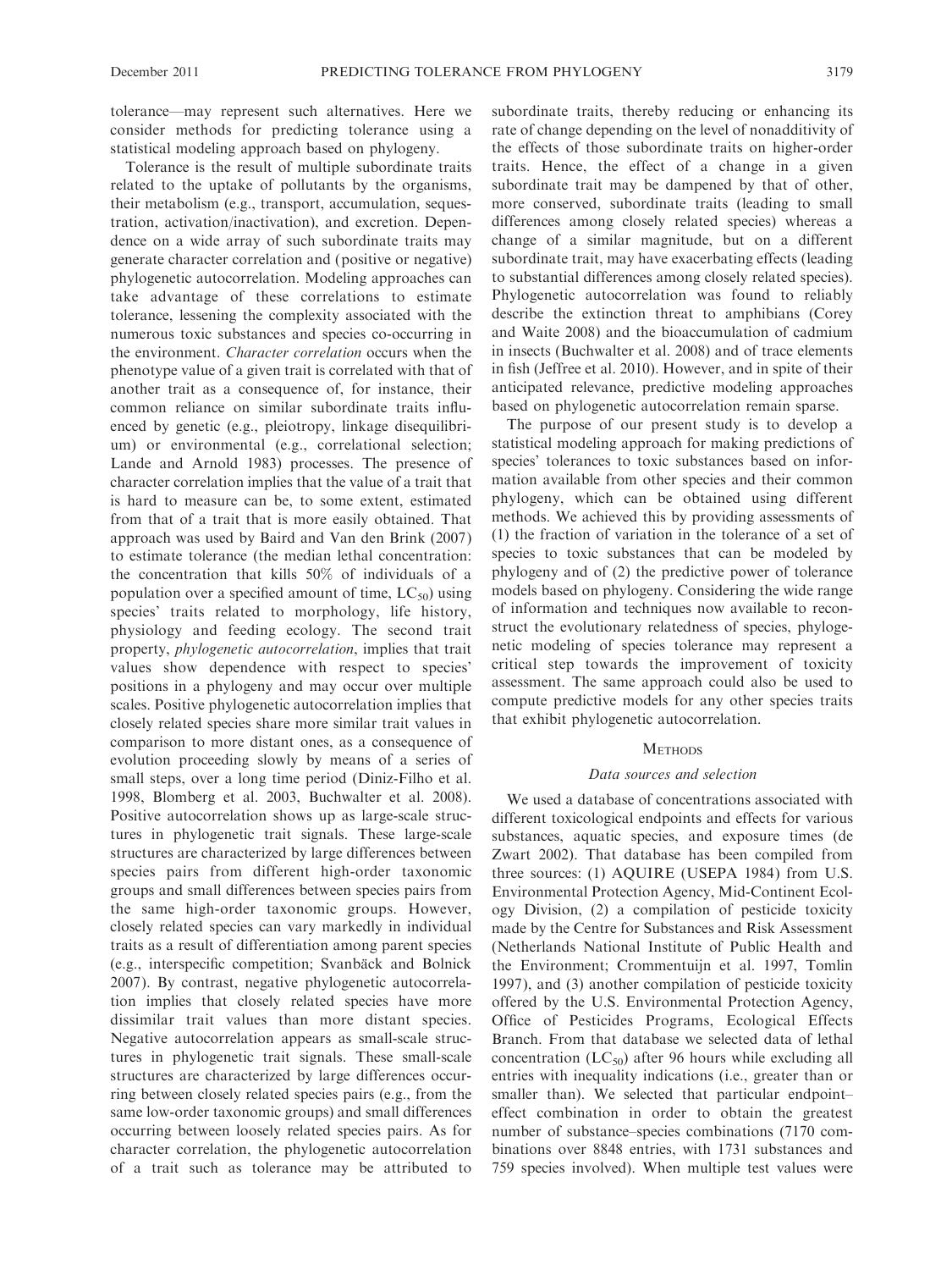found for one substance, quality checks such as water solubility were employed to eliminate odd data entries (e.g., unit transformation errors). If values differed by more than a factor of 30 from the closest one in a group of at least two other references, we discarded the aberrant value in order to remove outliers from the data set. Of all the remaining values for a given substance, we took the geometric mean as the valid experimental value. The remaining selection procedure aimed at obtaining the largest set of species whose effect concentrations were available for as many substances as possible with no missing information. To obtain that species-by-compound table we first classified species and chemicals by decreasing order of number of effect concentrations available and investigated the topmost elements of the resulting lists.

## Obtaining phylogenies

Phylogenies can either be estimated using suitable characters, or obtained from the literature. A wide variety of phylogenetic inference methods now exists (e.g., maximum-parsimony, distance-based, maximumlikelihood, spectral, or Bayesian methods), whereas abundant, and rapidly increasing, information about molecular (DNA) characters is being made available on the Internet through organizations such as the U.S. National Center for Biotechnology Information (NCBI; available online).<sup>6</sup> Phylogenies can also be found within the molecular taxonomy literature or from the Tree of Life project (ToL; Maddison et al. 2007). Our methodology can be used with any of these sources of phylogenetic information as long as they are considered reliable and accurate.

We used two different approaches to obtain phylogenies in the present study. The first involved the estimation of a tree from DNA sequences using a maximum-likelihood approach (Felsenstein 1981, Felsenstein and Churchill 1996; analysis was performed using the software EMBOSS version 6.1.0–5 [Rice et al. 2000]). To do so, we obtained DNA sequences from NCBI's Nucleotide database which consisted, whenever available, of the entire mitochondrial genome as well as nuclear DNA sequences for 28S, 18S, and 5.8S ribosomal RNA transcripts and their internal transcribed spacers (ITS 1 and ITS 2). Then, we performed multiple sequence alignment on each gene separately using the computer program MUSCLE (version 3.7; Edgar 2004). Finally, we concatenated these aligned sequences into a super alignment of genes before estimating the tree. The resulting tree was used to assess the ability of phylogenetic autocorrelation to describe the tolerance of a set of species to multiple pesticides.

The second approach involved constructing a tree from information on taxonomic classification. For that purpose, we gathered information on a maximum of 19 taxonomic ranks from the ToL project for each species. Species with no available information for a given rank were assigned a generic taxon for that rank. We constructed the tree topology implied by the hierarchical structure of taxonomy and placed all taxa of a given rank at the same distance from the root.

Although the construction of a species tree from taxonomy may be the only solution available in the absence of suitable molecular information, readers must be warned that there are many situations in which these trees may not accurately represent the phylogeny. For instance, trees constructed from the taxonomy of species covering a wide range of high-order taxa may be congruent with molecular phylogenetics trees in term of their tree topology while their adequacy in representing branch lengths may remain questionable. The quality of a tree constructed from the taxonomy of species covering a narrower range of low-order taxa would be questionable both in terms of topology and branch lengths. As is the case for modeling methods in general, the modeling approach described herein assumes that the explanatory factor that is provided (i.e., the phylogeny), and on which it depends, is correct. In most practical situations, trees estimated from molecular phylogenetic methods should therefore be preferred over trees constructed using taxonomic classification.

## Constructing a phylogenetically explicit model

We represented the structures of phylogenetic signals using eigenfunctions derived from a phylogenetic tree, a method also known as ''phylogenetic eigenvectors regression'' (PVR; Desdevises et al. 2003, Diniz-Filho et al. 1998; Diniz-Filho et al. (1998) used only the first few eigenfunctions obtained by principal-coordinate analysis (PCoA) to represent the phylogeny, whereas Desdevises et al. (2003) used all eigenfunctions, as in the method described in the present paper). These eigenfunctions were computed from the phylogenetic covariance matrix **W** whose elements  $w_{i,j}$  correspond to the length of path leading from the root of the tree to the first common ancestor of species  $i$  and  $j$ . The eigenvalues and eigenvectors associated with W after double centering were obtained by solving the equation

$$
\Omega = QWQ = UD_{\lambda}U^{\top}
$$
  

$$
Q = I_n - \frac{1}{n}I_nI_n^{\top}
$$
 (1)

where U is a matrix whose columns are eigenvectors, diagonal matrix  $\mathbf{D}_{\lambda}$  is a diagonal matrix of eigenvalues, **Q** is a centering matrix calculated from an  $n \times n$  identity matrix  $I_n$  and a vector of n 1's  $I_n$ ; n is the number of species and superscript  $\top$  denotes matrix transposition. As consequences of the symmetry of W and its centering prior to eigenvalue decomposition,  $n-1$  nonzero and mutually orthogonal unit vectors are obtained, defining an orthonormal basis against which trait variance can be  $\delta$  (http://www.ncbi.nlm.nih.gov/) decomposed with respect to phylogeny in a multiple-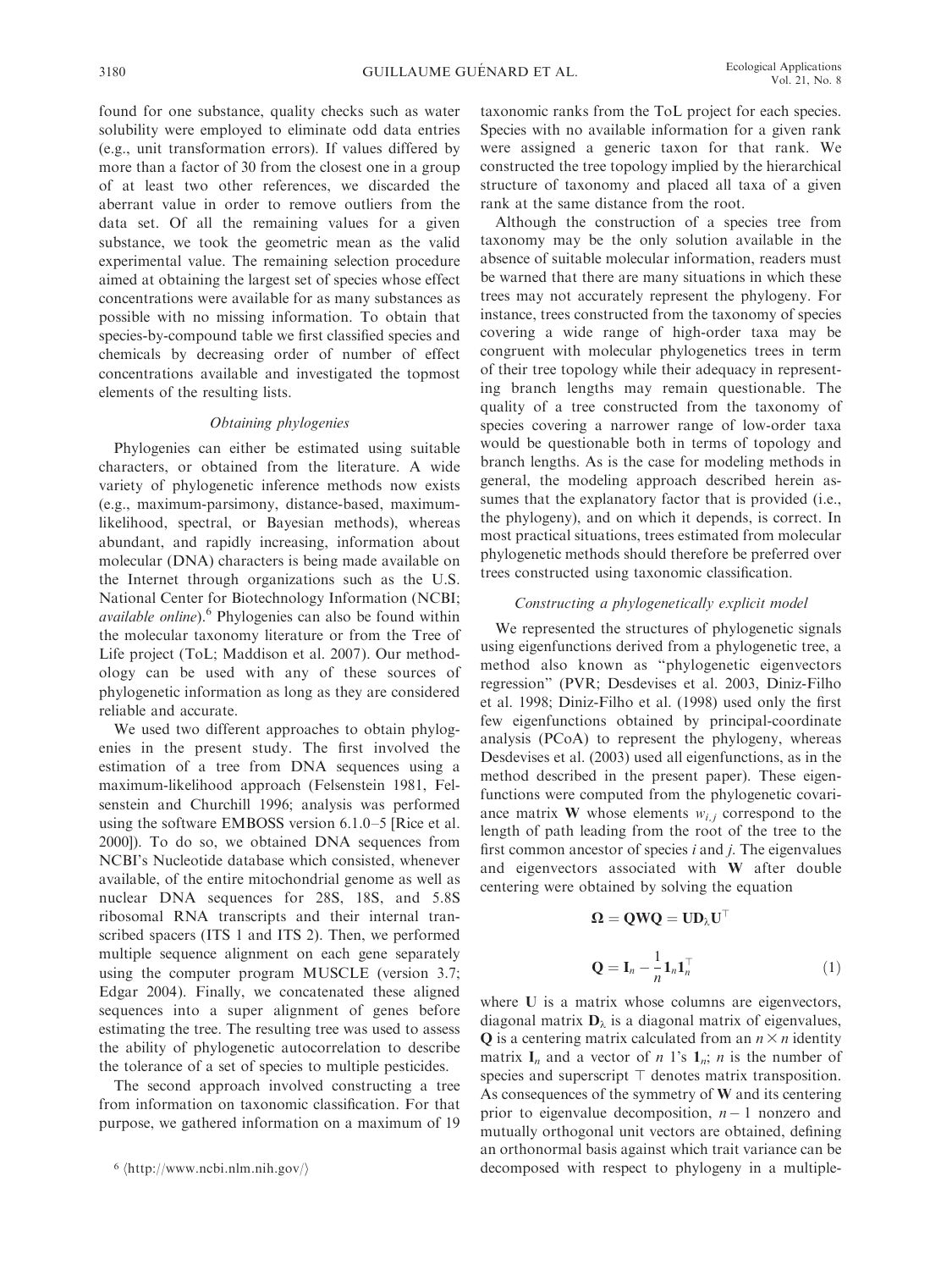

FIG. 1. Example illustrating the approach for modeling trait values using phylogeny. We start with trait values (vector y, mean trait value), which are known for species  $A-D$  and are estimated for species  $X-Z$  using phylogenetic information on all seven species. (A) The phylogenetic information is used to estimate a tree. (B) Phylogenetic covariance matrices (among species  $A-D$ , W; and between species  $X-Z$  and  $A-D$ ,  $W_{n+k}$  are obtained from the tree. (C) These matrices are in turn used to obtain the species score matrices U (by eigenvalue decomposition after row and column centering on means where  $\mathbf{u}_1$ ,  $\mathbf{u}_2$ , and  $\mathbf{u}_3$  are column vectors in the matrix; open circles) and  $S$  (by projection on the eigenfunctions defined for species  $A-D$ ; solid circles). (D) Score matrix U is used to estimate the parameters  $b_i$  of any given eigenfunctions j in a linear model. The linear model is finally used to estimate trait values  $\hat{y_i}$ of species i, for which the trait is unknown, from its scores  $s_{i,j}$ .

scale fashion (Fig. 1). That approach is similar to a principal coordinate analysis based on a similarity matrix (Gower 1966).

In the models developed in the present study, the response variable y is a vector whose elements are experimental  $LC_{50}$  values for a given species and compound. This variable was regressed against a design matrix X involving two factors and their interaction. The first factor describes the fraction of  $LC_{50}$  variability that is associated strictly with mean toxicity of each compound for all the species involved in the model and was represented using Helmert orthogonal contrast variables. Each instance of a given compound was represented in the design matrix  $X$  by its scores on the contrast variables. The number of such contrast variables in the design matrix was  $m - 1$ , where m is the number of compounds considered. The second factor describes the  $LC_{50}$  variability that is associated strictly with the mean susceptibility of species for all the compounds involved in the model. It was represented in the design matrix using the species scores on each of the  $n-1$  eigenvectors obtained from Eq. 1, the scores of any given species being repeated for each compound. The interaction term between the two factors describes the  $LC_{50}$  variability that is not accounted for simply by adding the mean toxicity of compounds with the mean susceptibility of species, thereby allowing the model to represent cases where different compounds affect the species within the phylogeny in different ways. That interaction term was represented in the design matrix by the set of all possible  $(m - 1) \times (n - 1)$  element-wise multiplication of any Helmert contrast variable describing mean compound toxicity with any variable describing species susceptibility at a particular phylogenetic scale from their position in the phylogeny. The design matrix included a column of 1's to allow the estimation of the intercept of the model.

In order to avoid over-fitting, a column subset of the design matrix was selected when constructing the models. We obtained that subset by first including the factor representing the compounds (i.e., the intercept and Helmert contrasts) and then performing a forwardstepwise selection, using  $F$  tests, of the variables representing phylogeny and the interactions between compounds and phylogeny. Family-wise (corrected) P values of the inference tests performed for the stepwise addition of variables were obtained using the sequential Bonferroni procedure (Holm 1979). Finally, proportions of variation associated with the compounds, the phylogeny, and the compound–phylogeny interactions were estimated as their respective adjusted coefficients of determination. That approach is meant to provide a column subset  $X<sub>S</sub>$  of the design matrix X that best fitted the response variable while avoiding over-fitting. It does not, however, allow one to make predictions of  $LC_{50}$ values for additional species.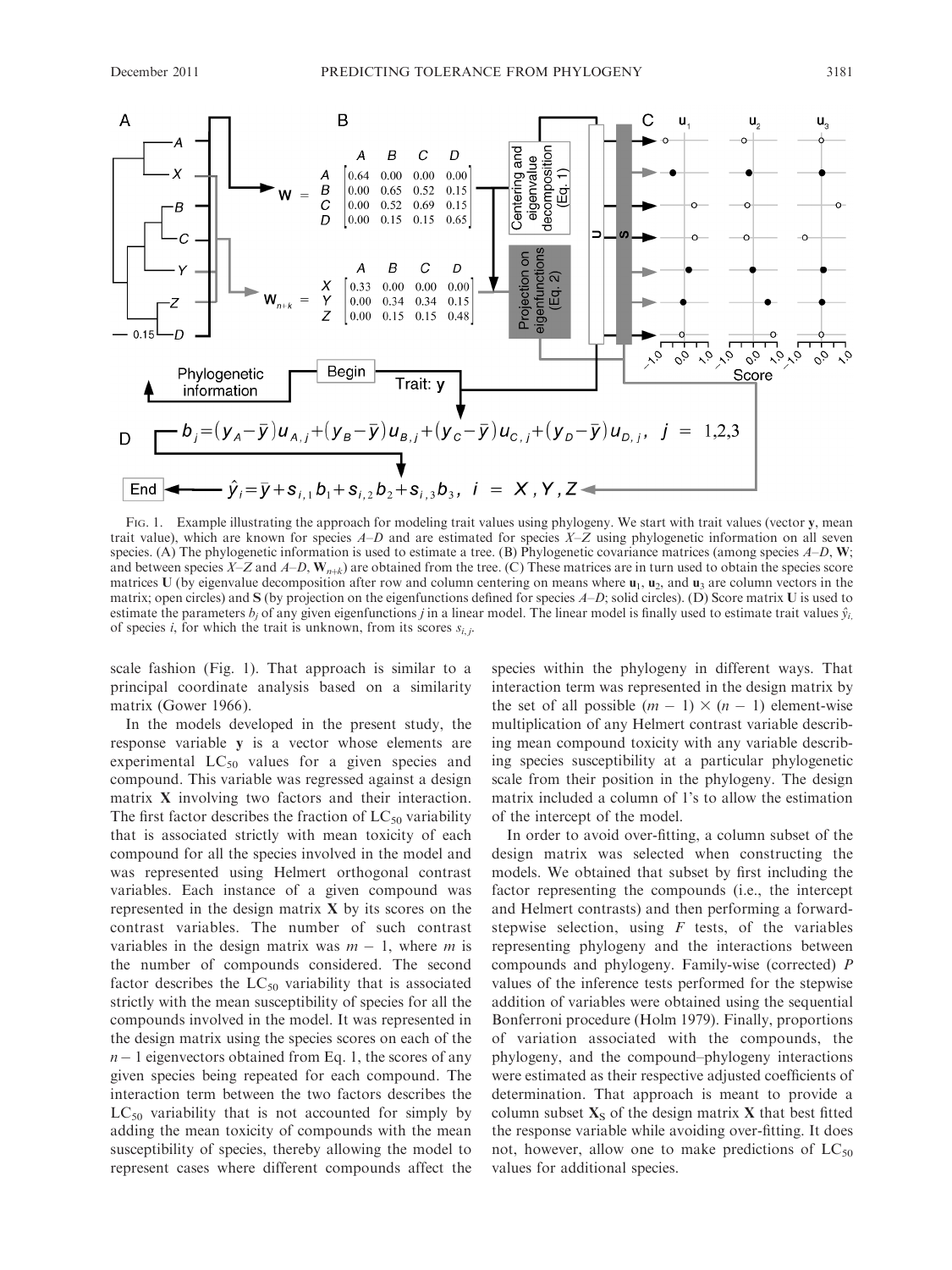## Making predictions

The approach to make predictions for additional species involves four steps. Firstly, the positions of the new species in the phylogenetic tree have to be taken from a previous analysis or estimated. In the case that the position has to be estimated, the new species must be added to the established phylogenetic tree (i.e., the one used to calculate W) without modifying the topology and branch lengths of the subset tree for the original species. Warning should be made here that redoing/ repeating phylogenetic analysis with one or more additional species often results in the alteration of the original subset tree. Under these circumstances, the orthonormal basis must be recalculated and any model based on it rebuilt. We avoided this issue by including in the phylogenetic analysis, from the beginning, the species for which predictions were to be made; it was then possible to select the subset tree of the  $n$  species with known response variable to estimate the phylogenetic model, and then use the positions of the remaining q species to make predictions. Secondly, a  $q \times n$  matrix  $W_{n+k}$  whose elements  $W_{n+k,j}$  are the lengths of the paths leading from the root of the tree to the first common ancestor of a new species  $k$  and a species  $j$  within the model, is calculated. Thirdly, the projection scores  $S_{n+k}$ of the new species on the  $n-1$  eigenfunctions underlying the eigenvectors in U are obtained following Gower's approach for adding new observations in an existing principal coordinate analysis, by rearranging Eq. 1 and performing a partial substitution of matrix W by  $W_{n+k}$ (Gower 1969; also Fig. 1C: solid circles):

$$
\mathbf{S}_{n+k} = \left\{ \mathbf{W}_{n+k} - \frac{1}{n} (\mathbf{1}_q \mathbf{1}_n^\top \mathbf{W} + \mathbf{W}_{n+k} \mathbf{1}_n \mathbf{1}_n^\top) + \frac{1}{n^2} \mathbf{1}_q \mathbf{1}_n^\top \mathbf{W} \mathbf{1}_n \mathbf{1}_n^\top \right\} \mathbf{U} \mathbf{D}_{\lambda}^{-1}.
$$
 (2)

Finally, the last step involves using the scores of the new species as explanatory variables to calculate predictions. Note that using scores obtained from species found to be outside the originally established phylogeny to make predictions involves extrapolation beyond the known range of phylogenetic variation of traits and should thus be avoided. Besides those involving phylogenetic eigenfunctions, other approaches (based, for instance, on generalized least-squares regression or autoregression) have been proposed to test for phylogenetic signals (e.g., Blomberg et al. 2003, Zheng et al. 2009) and to estimate trait values (e.g., Martins and Hansen 1997, Garland and Ives 2000, Rohlf 2001, Bokma 2008).

## Constructing phylogenetic models through cross-validation

The previously described framework provides the possibility of using cross-validation as an alternative to forward stepwise multiple regression to obtain a phylogenetically explicit predictive model. Cross-validation allows a straightforward assessment of the ability of the approach to make predictions for new species while avoiding the issue of over-fitting the model. Such an approach involves (1) removing one species at a time from an original data set, (2) calculating linear model coefficients (b) using the remaining species, (3) predicting the value of the response from the removed species, and (4) reiterating the first three steps for every species. In that case, linear coefficients (b) and standardized linear coefficients  $(\beta)$  of the relationship between the response variable y  $(LC_{50}$  in the present study) and the eigenvectors describing phylogeny (U) are calculated as:

$$
\mathbf{b} = \mathbf{U}^{\top} [y_i - \bar{y}]
$$
  

$$
\mathbf{\beta} = \frac{1}{\sqrt{[y_i - \bar{y}]}^{\top} [y_i - \bar{y}]} \mathbf{U}^{\top} [y_i - \bar{y}]
$$
 (3)

where  $y_i$  is the trait value for a given species i,  $\bar{y}$  is the mean trait value, and  $y$  is one of the response variables, and the predicted values of the response variable  $(y_{pred})$ are obtained from

$$
\mathbf{y}_{\text{pred}} = \bar{y} + \mathbf{S}_{n+k} \mathbf{b}.\tag{4}
$$

Since the observed values of the response variable are not involved in the calculation of their respective predictions, that approach has the advantage of conserving the independence of the observed and predicted values under the null hypothesis that the response is unrelated to phylogeny. Although that approach allows the use of every single eigenfunction in the models, it does not, however, guarantee that all of them are relevant for making predictions. A simple method to obtain more generalizable models is to truncate the vector of linear coefficients b by assigning 0 to its elements that are associated with square standardized linear coefficients  $(\beta^2)$  that are below a threshold chosen to minimize the mean squared error of the model (the mean of the squared differences between predicted and observed values), thereby filtering out irrelevant eigenfunctions. The cross-validation procedure was illustrated by selecting  $LC_{50}$  values (96 h) for the pesticide carbaryl on all available species in the database and constructing a tree representing their phylogeny from information on their taxonomy.

## Comparing observed with predicted tolerance

The comparison of observed and predicted tolerance values was performed at two levels. Firstly, a global comparison of these values was made through the examination of the confidence intervals of the slope and intercept of a linear regression line with observed values on the ordinates and predicted values on the abscissa using  $log_{10}$ -transformed  $LC_{50}$  values on a molecular basis. Secondly, a comparison was performed at the observation level by calculating the deviation factor d of a species i as

$$
d_i = \begin{cases} 10^{(y_{\text{pred }i} - y_{\text{obs }i})} - 1 & \text{if } y_{\text{pred }i} \ge y_{\text{obs }i} \\ 1 - 10^{(y_{\text{obs }i} - y_{\text{pred }i})} - 1 & \text{if } y_{\text{pred }i} < y_{\text{obs }i} \end{cases} (5)
$$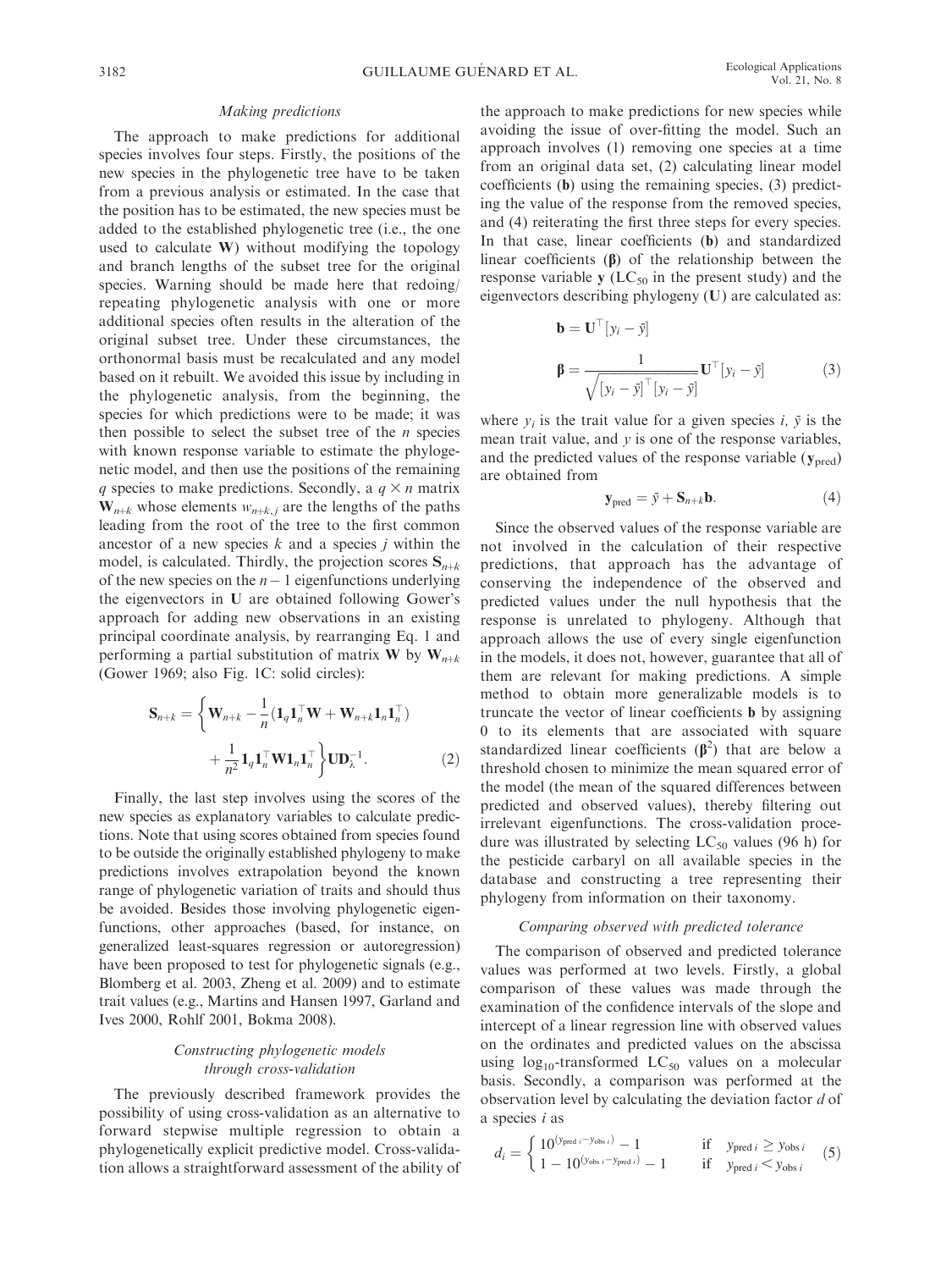

FIG. 2. The model for the 25 aquatic species for the pesticides carbaryl, malathion, DDT, and lindane. Open circles and solid circles represent the observed and fitted values, respectively. For the full species names, see Results: Phylogenetic analysis. LC $_{50}$  is the lethal concentration that kills 50% of individuals of a population over a specific amount of time.

where  $y_{obs}$  are the observed values and  $y_{pred}$  are those predicted by the model, both on a  $log_{10}$  scale. The deviation factor is the number of times tolerance is overestimated (positive values) or underestimated (negative values) by the model. For example, a value close to 0 means that the tolerance observed for a species is in close agreement with that predicted by the phylogenetic model. Similarly, a value of  $+10$  means that the tolerance observed for a species is 10 times lower than that predicted by the model while a value of  $-2$  means that the tolerance observed for a species is twice as high as that predicted by the model.

All calculations and statistical analyses were performed using the R language and environment (version 2.10.1; R Development Core Team 2010). Database queries were done using package RMySQL (version 0.7- 4; James and DebRoy 2009) and phylogenetic analyses with package ape (version 2.4-1; Paradis et al. 2004).

#### **RESULTS**

#### Data mining

The best data set that we found involved the pesticides malathion (CAS: 121-75-5), DDT (CAS: 50-29-3), lindane (CAS: 58-89-9), and carbaryl (CAS: 63-25-2), and 25 aquatic animal species, including 20 bony fish, 3 crustacean, and 2 insect species (see Appendix: Table A1 for details). We built a first model (hereafter referred as model 1) using these data. In order to study the response of models to a varying number of substances with respect to species, we assembled three additional data sets by adding chemical substances, which resulted in a subsequent reduction in the number of species. We obtained the first additional data set by adding parathion (CAS: 56-38-2; 18 species: 13 fishes, 3 crustaceans, and 2 insects), the second data set by further adding dieldrin (CAS: 60- 57-1; 14 species: 10 fishes, 3 crustaceans, and 1 insect), and the third data set by further adding rotenone (CAS: 83-79-4) and toxaphene (CAS:8001-35-2; 11 species: 9 fishes, 1 crustacean, and 1 insect). The three additional models built from these data sets are hereafter referred as models 2, 3, and 4, respectively.

DNA sequences were available for 23 of the 25 species and the most widespread were those for the cytochrome oxydase subunit 1 (COX1; 19 species) and the mitochondrial large (21 species) and small (18 species) ribosomal RNA subunits (see Appendix: Table A2 for details). On average, 20.56 of the 44 sequences were available at a specific level (range, 5–44). We completed that set of sequences by borrowing sequences from other species within the same genus (2.08 sequences on average) or family (3.16 sequences on average), while an average of 18.2 sequences remained missing. The resulting super alignment included from 3246 to 24 433 base pairs (median, 16 503 base pairs).

## Phylogenetic analysis

The tree obtained from DNA sequences placed most species within their known taxonomic group (Fig. 2).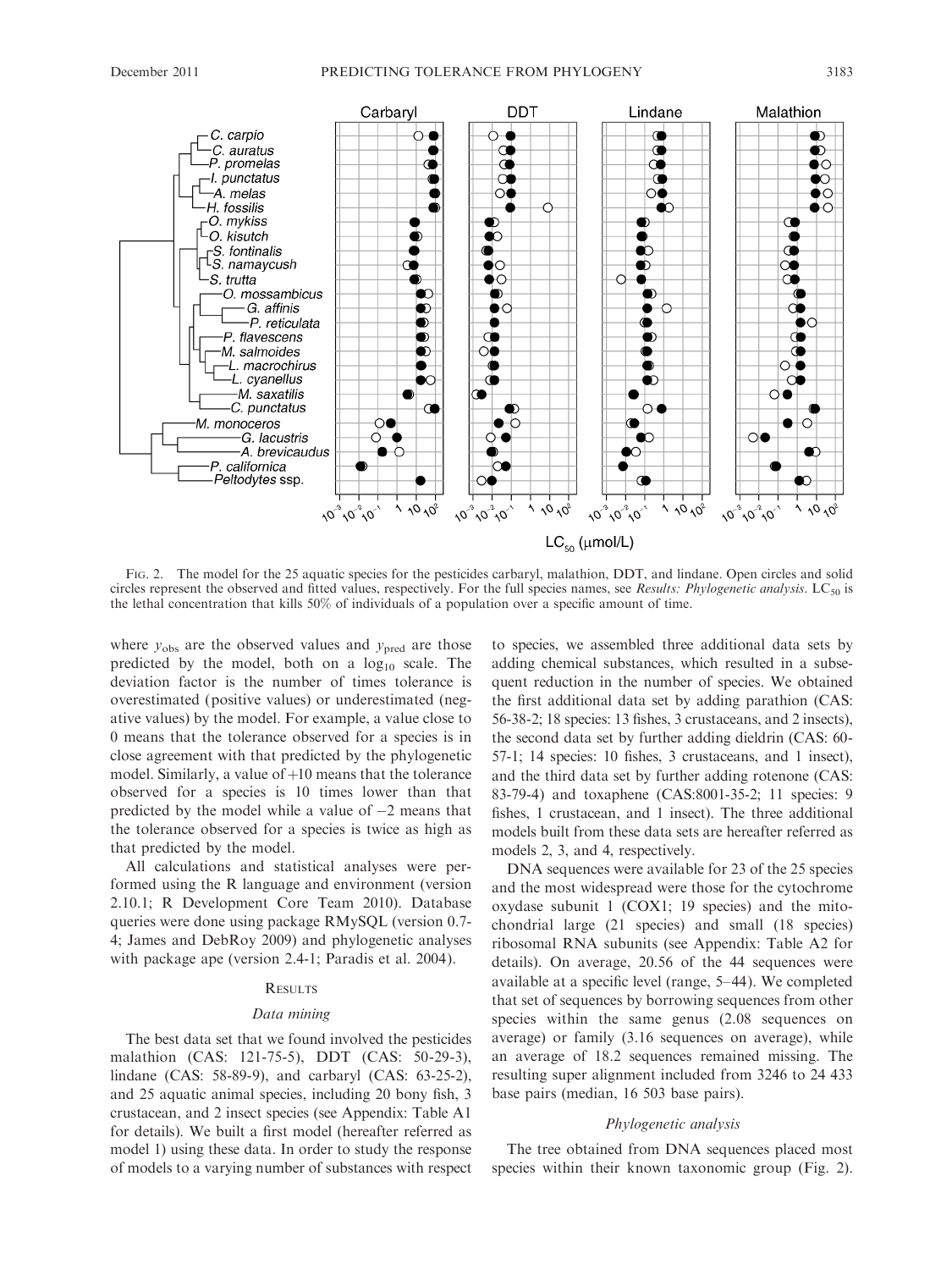TABLE 1. Statistical test results associated with the phylogenetic models describing among-pesticides and among-species variation of LC<sub>50</sub> (96 h), and their associated coefficient of multiple determination ( $R^2$ ) and adjusted coefficients of multiple determination  $(R^2_{\text{adj}})$ .

|                                                   |                             |                         |                                  |                      |                                  | $R^2_{\text{adj}}$      |                         |
|---------------------------------------------------|-----------------------------|-------------------------|----------------------------------|----------------------|----------------------------------|-------------------------|-------------------------|
|                                                   |                             |                         |                                  | $\overline{P}$       |                                  | Individual              |                         |
| Factor                                            | $\overline{F}$              | df                      | Test-wise                        | Family-wise          | $R^2$                            | factor                  | All factors             |
| Model 1: 4 pesticides, 25 species                 |                             |                         |                                  |                      |                                  |                         |                         |
| Pesticide<br>Phylogeny<br>Interaction<br>Residual | 129.407<br>23.815<br>16.558 | 3<br>5<br>3<br>88       | < 0.0001<br>< 0.0001<br>< 0.0001 | < 0.0001<br>< 0.0001 | 0.602<br>0.185<br>0.077<br>0.136 | 0.590<br>0.141<br>0.048 | 0.847<br>0.000<br>0.000 |
| Model 2: 5 species, 18 pesticides                 |                             |                         |                                  |                      |                                  |                         |                         |
| Pesticide<br>Phylogeny<br>Interaction<br>Residual | 33.489<br>18.429<br>10.169  | 4<br>3<br>1<br>81       | < 0.0001<br>< 0.0001<br>0.002    | < 0.0001<br>0.03     | 0.478<br>0.197<br>0.036<br>0.289 | 0.453<br>0.169<br>0.025 | 0.683<br>0.000<br>0.000 |
| Model 3: 6 pesticides, 14 species                 |                             |                         |                                  |                      |                                  |                         |                         |
| Pesticide<br>Phylogeny<br>Interaction<br>Residual | 22.222<br>12.070<br>14.470  | 5<br>$\mathbf{1}$<br>76 | < 0.0001<br>0.0009<br>0.0003     | 0.006<br>0.003       | 0.520<br>0.056<br>0.068<br>0.356 | 0.489<br>0.045<br>0.056 | 0.612<br>0.000<br>0.000 |
| Model 4: 8 pesticides, 11 species                 |                             |                         |                                  |                      |                                  |                         |                         |
| Pesticide<br>Phylogeny<br>Interaction<br>Residual | 26.296<br>18.460<br>16.314  | 7<br>1<br>3<br>76       | < 0.0001<br>< 0.0001<br>< 0.0001 | 0.002<br>< 0.0001    | 0.562<br>0.056<br>0.150<br>0.232 | 0.524<br>0.045<br>0.119 | 0.734<br>0.734<br>0.734 |
| Model 1T: 4 pesticides, 25 species†               |                             |                         |                                  |                      |                                  |                         |                         |
| Pesticide<br>Phylogeny<br>Interaction<br>Residual | 102.061<br>24.485<br>13.013 | 3<br>3<br>3<br>90       | < 0.0001<br>< 0.0001<br>< 0.0001 | < 0.0001<br>< 0.0001 | 0.602<br>0.144<br>0.077<br>0.177 | 0.590<br>0.117<br>0.048 | 0.805<br>0.805<br>0.805 |

- The additional model 1T corresponds to model 1 but was constructed on a phylogeny obtained from taxonomy rather than from molecular characters.

The tree was rooted at the separation between arthropods and (bony) fish. The first separation on the arthropod subtree occurred between crustaceans and insects, and the second for crustaceans at the subordinal level between eucarids (the speckled shrimp, Metapenaeus monoceros) and peracarids (represented by orders isospoda, Asellus brevicaudus, and Amphipoda, Gammarus lacustris). On the fish subtree, the first separation occurred between ostariophysians and the remaining two teleost suborders, i.e., Protacanthopterygii and Acanthopterygii. Within the ostariophysians the separation first occurred at the ordinal level between cypriniforms and siluriforms, each represented by a single family (Cyprinidae and Ictaluridae, respectively). The second separation on the fish subtree occurred between protacanthopterygians, which is represented by the the family Salmonidae (order Salmoniformes), and acanthopterygians. On the salmonids subtree, the first separation occurred between genus Oncorhynchus (rainbow trout and coho salmon) and genera Salmo (brown trout) and Salvelinus (brook trout and lake trout), with the second separation occurring between the latter genera. Discrepancies of the constructed phylogeny with respect to taxonomy occurred on the acanthopterygians subtree. First, the striped bass (Morone saxatilis, family Moronidae) and spotted snakehead (Channa punctatus, family Channidae) separated from other species of order perciformes rather than the species from order Cyprinodontiformes (both family Poeciliidae: the mosquitofish, Gambusia affinis and the guppy, Poecilia reticulata), as expected by taxonomy. Cyprinodontiformes species remained clustered within perciforms up to the subordinal level where they separate from the Mozambique tilapia (Oreochromis mossambicus, family Cichlidae). Following taxonomy, the striped bass and spotted snakehead were expected separate from other perciforms at the subordinal level. These apparent discrepancies may outline the limit of the current DNA data set for reconstructing the phylogeny of these species; we explored their possible impact on the modeling approach herein described by recalculating model 1 using a tree obtained from taxonomy (hereafter referred to as "model 1T").

## Phylogenetic models of tolerance

The models describing  $LC_{50}$  variability among pesticides (where " $LC_{50}$ " means lethal concentration for 50% of the population over a specified period) and as a function of species' phylogenetic structure explained from  $61\%$  (model 3) to  $85\%$  (model 1, Fig. 2) of the observed variation in tolerance to pesticides (Table 1). By comparison, a model using the mean  $LC_{50}$  of all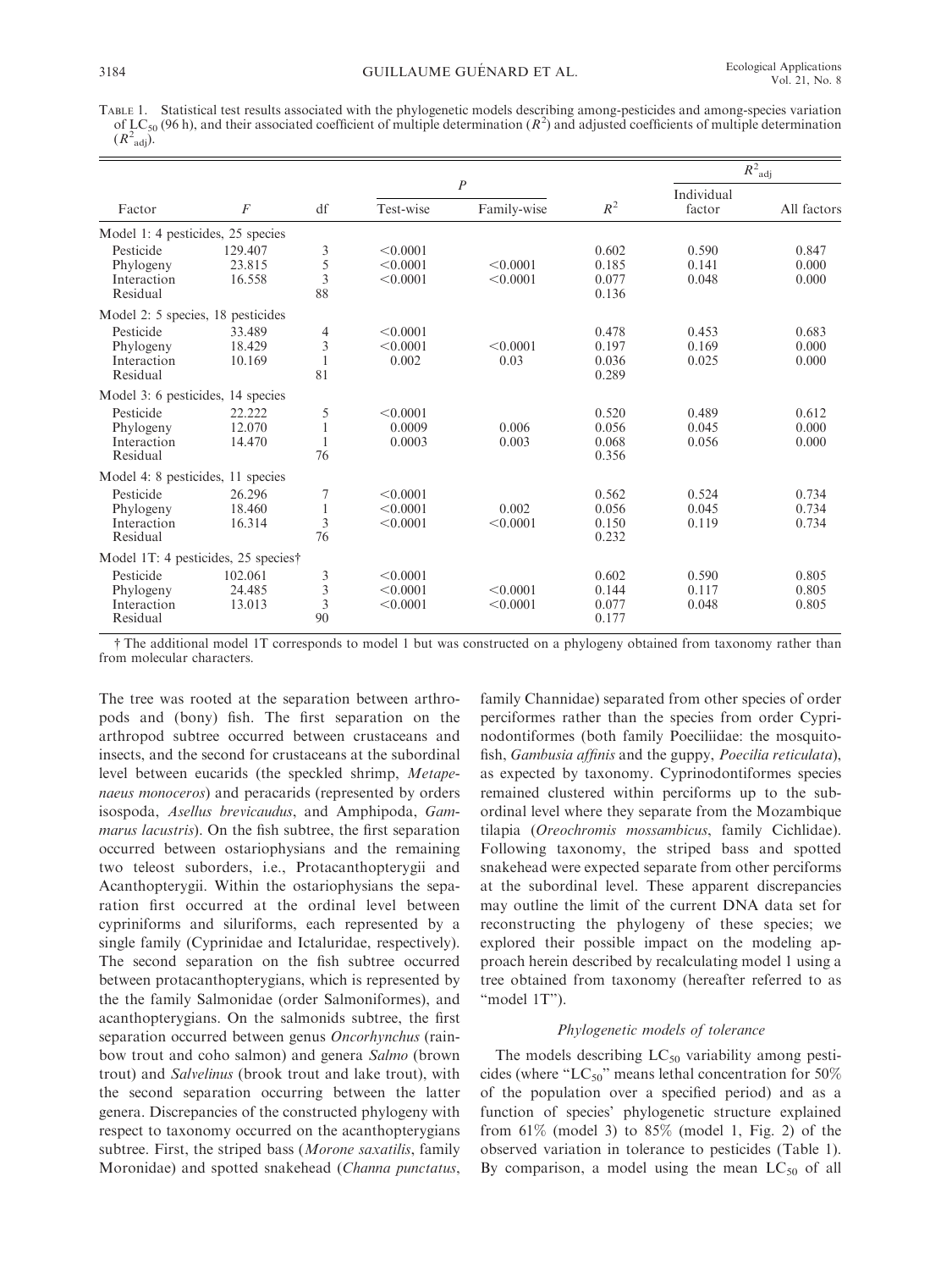organisms for each of the pesticides (i.e., factor pesticide) only explained from 45% (model 2) to 49% (model 1) of that variability. The addition of phylogenetic information thus represents improvements ranging from 12% (model 3) to 26% (model 1) of the total  $LC_{50}$ variability, with phylogeny explaining from 24% (model 3) to 63% (model 1) of  $LC_{50}$  variability within pesticides. Model 1T slightly differed from model 1, but led to similar conclusions.

We found 67 species whose  $LC_{50}$  values (96 h) for pesticide carbaryl were available to illustrate the crossvalidation procedure. These species included 35 fish, 18 crustaceans, 8 insects, 4 mollusks, 1 amphibian, and 1 annelid. We estimated the  $\beta^2$  threshold for the truncation of the vector of linear coefficients graphically as 0.00052 from a plot of cross-validated mean standard error obtained by repeating the calculations for thresholds ranging from 0 (all eigenfunctions retained) to 0.015 (the expected  $\beta^2$  if all 67 eigenfunctions were equally relevant) in steps of 0.00001. The resulting crossvalidated models explain 83% of the observed variation of the  $log_{10}$  LC<sub>50</sub> for carbaryl among these species (adjusted  $R^2$ ; Fig. 3). The regression slope (1.06; 95%) confidence limits  $0.94$  and  $1.18$ ) and intercept  $(-0.01;$ 95% CL -0.15, 0.13) of the relationship between predicted and observed value was consistent with those of a 1:1 relationship and are not suggestive of a substantial prediction bias by the approach. Its ability to predict  $LC_{50}$  accurately within taxonomic group differed among high-order taxonomic groups, with the model representing from only 13% ( $P > 0.05$ ) of log<sub>10</sub> LC<sub>50</sub> variability among mollusk species up to 81\% ( $P =$ 0.001) of that among insects species (fish,  $40\%$  and  $P \leq$ 0.0001; crustaceans, 68% and  $P < 0.0001$ ). The median deviation factor was 0.09 (range -46 to 10), and ranged from -1.84 (mollusks) to 0.57 (insects) to 0.11 (crustaceans) to 0.05 (fish) among the four groups with more than one representative species (Fig. 4). Overall, predictions for 64 out of 67 species (95.5%) had a deviation factor between  $-10$  and  $+10$  whereas a deviation factor between  $-1$  and  $+1$  was obtained for 41 (61.2%) species. The fish was the group whose tolerance was the most accurately represented by the models (median absolute deviation factor: 0.70), followed by crustaceans (0.94), insects (1.10), and mollusks (2.37).

#### **DISCUSSION**

The approach herein described exemplifies how phylogeny could be used to predict tolerance to pesticides and other chemical substances. In spite of the relatively modest number of representative species available, the results of our present study suggest that the phylogenetic structuring of tolerance, quantified in terms of  $LC_{50}$ , accounted for almost one fourth to almost two thirds of the residual variation within sets of 4–8 pesticides. When cross-validated against a single pesticide, carbaryl, the phylogenetic prediction ap-



FIG. 3. Relationship between predicted and observed  $log_{10}(LC_{50})$  for carbaryl. The regression line is solid black; confidence limits of the slope are solid gray; the 1:1 line is the dashed line.

proach provided good estimates of observed  $LC_{50}$  values taken from published laboratory studies, using a reasonable amount of empirical information. Given the ever-increasing availability of molecular information, more particularly in the form of DNA sequences, these results highlight an opportunity to stretch our current usage of the existing tolerance data through phylogenetic-based estimation for species of unknown tolerances. The phylogenetic modeling framework developed in the present study seems, at least under certain circumstances, robust to discrepancies in its prediction basis (i.e., the phylogenetic tree), as illustrated by similarity of the results obtained by model 1 and model 1T, which was based on taxonomy. The robustness of phylogenetic models towards misspecified phylogenies has also been recently demonstrated for the phylogenetic generalized least-squares regression, another method to construct phylogenetic models (Stone 2011).

The approach we used was, in part, borrowed from that of the phylogenetic comparative method, whose purpose is to study the relationships between traits by means of comparisons across species, while correcting for their respective phylogenetic autocorrelation. In our present study the fraction of trait variation that is organized with respect to phylogeny is exploited for making predictions. We ought to mention here that autocorrelation implies the violation of the assumption of independence of observations and may thus affect the outcome of statistical tests. It has been recognized that phylogenetic autocorrelation may render invalid the statistical tests of correlation between species traits (Feldsenstein 1985). This represents a serious shortcom-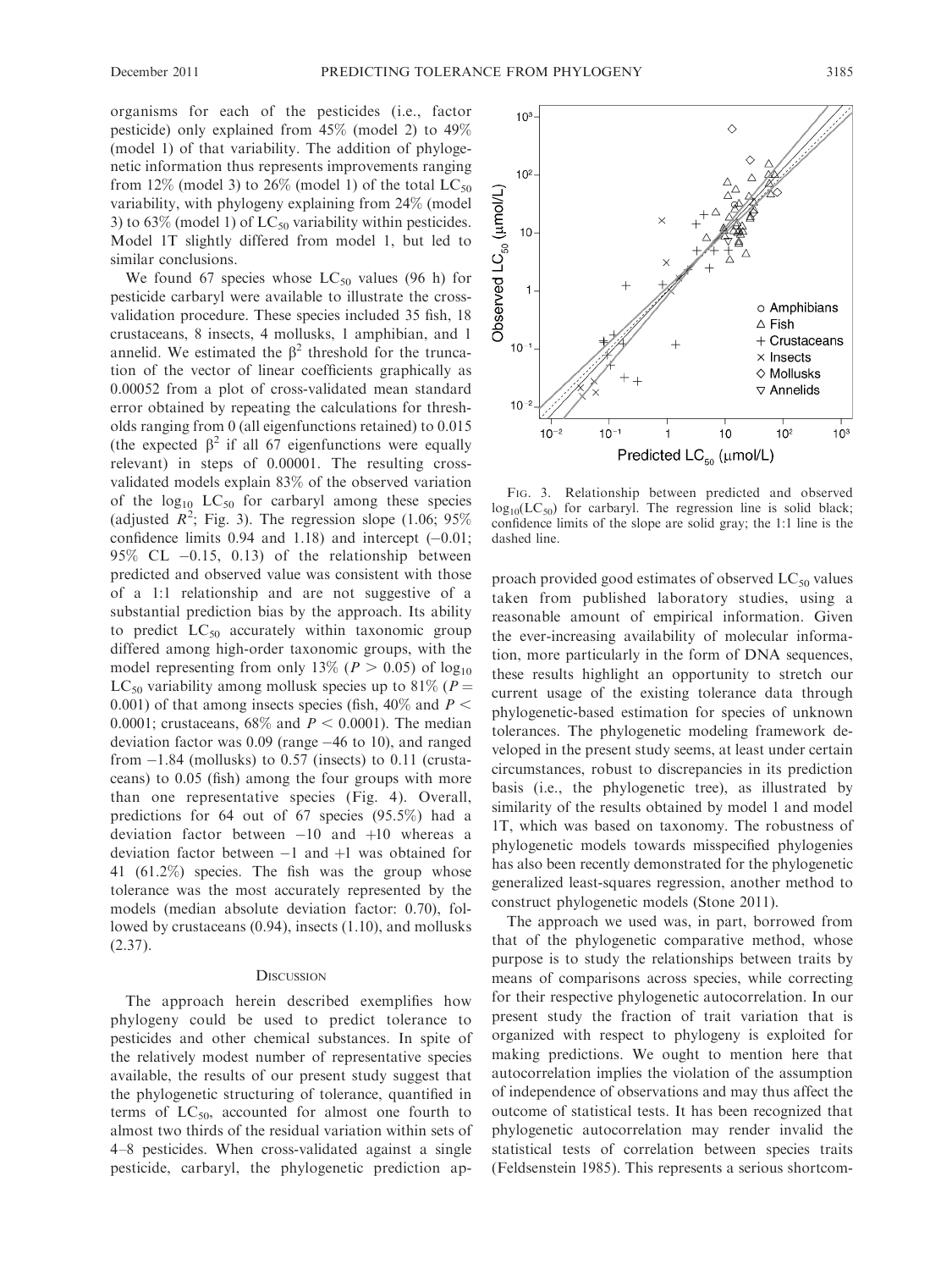

FIG. 4. (A) Deviation factor, i.e., the number of times tolerance is over- or underestimated by the phylogenetic model (overestimation, positive values; underestimation, negative values). Symbol key: open circle, absolute value  $> 10$ ; shaded circle,  $1 <$ absolute value  $\lt 10$ ; solid circle, absolute value  $\lt 1$ . (B) The LC<sub>50</sub> values with respect to their taxonomy. Symbol key: open circle, observed values; solid circle, predicted values. Species abbreviations key: for *superphylum*, Lopho = Lophotrochozoa; for *phylum*,  $An = Annelida, Moll = Mollusca; for *class*,  $Gas = Gastropoda$ ,  $Bi = Bivalvia$ ,  $Am = Amphibia$ ; for *subclass*,  $Or = Orthogastropoda$ ,$  $Ba = Basommatophora$ ; for *superorder*,  $En = Endopterygota$ , Exopteri = Exopterygota, Proacantho = Protacanthopterygii; for order, Amphipo = Amphipoda, Is = Isopoda, Co = Coleoptera, Di = Diptera, He = Hemiptera, Pleco = Plecoptera, Cy = Cyprinodontiformes, Salmonifo = Salmoniformes, Silu = Siluriformes; and for  $family$ , Am = Ampullariidae, Me = Melanopsidae, Gamma = Gammaridae, Po = Pontoporeiidae, Camb = Cambaridae, Pal = Palaemonidae, Pe = Penaeidae, Ne = Nepidae, No = Notonectidae, Pt = Pteronarcyidae, Pr = Perlidae, Pn = Perlodidae, Os = Osphronemidae, Ci = Cichlidae, Pc = Percidae, Te  $=$ Terapontidae, Cent  $=$  Centrarchidae, Mo  $=$  Moronidae, Ch  $=$  Channidae, Cl  $=$  Clariidae, He  $=$  Heteropneustidae, Ic  $=$ Ictaluridae).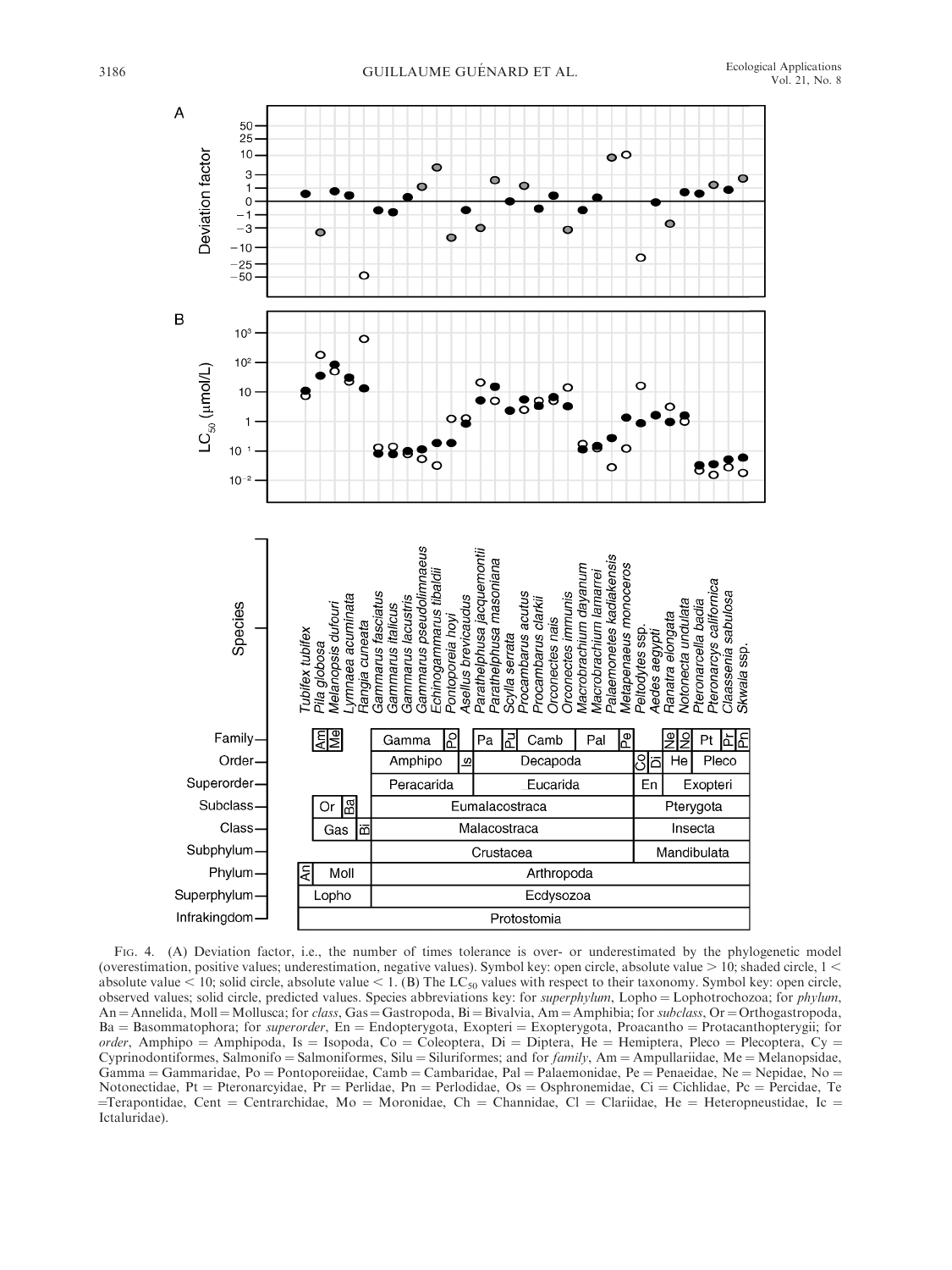

FIG. 4. Continued.

ing that sometimes fails to be addressed when using character correlation for predicting tolerance from other species' traits (e.g., Baird and Van den Brink 2007). As a potential solution, a model may use a phylogeny in conjunction with auxiliary traits related to tolerance to pesticides, possibly enhancing the capacity of the former. When constructing models involving auxiliary traits, however, one has to keep in mind that any trait used as an explanatory variable may itself be phylogenetically autocorrelated. For example, body size has been shown to be related to a wide range of physiological and ecological attributes (Peters 1983) and may affect tolerance as well. However, the magnitude of body size is heavily structured by phylogeny at large scale and body size may also vary markedly, but within similar orders of magnitude, at smaller phylogenetic scales (e.g., within a family). Since both the tolerance and body size may be driven by the same phylogenetic structures, the parameters (intercept and slope) of a regression involving these traits are likely to be biased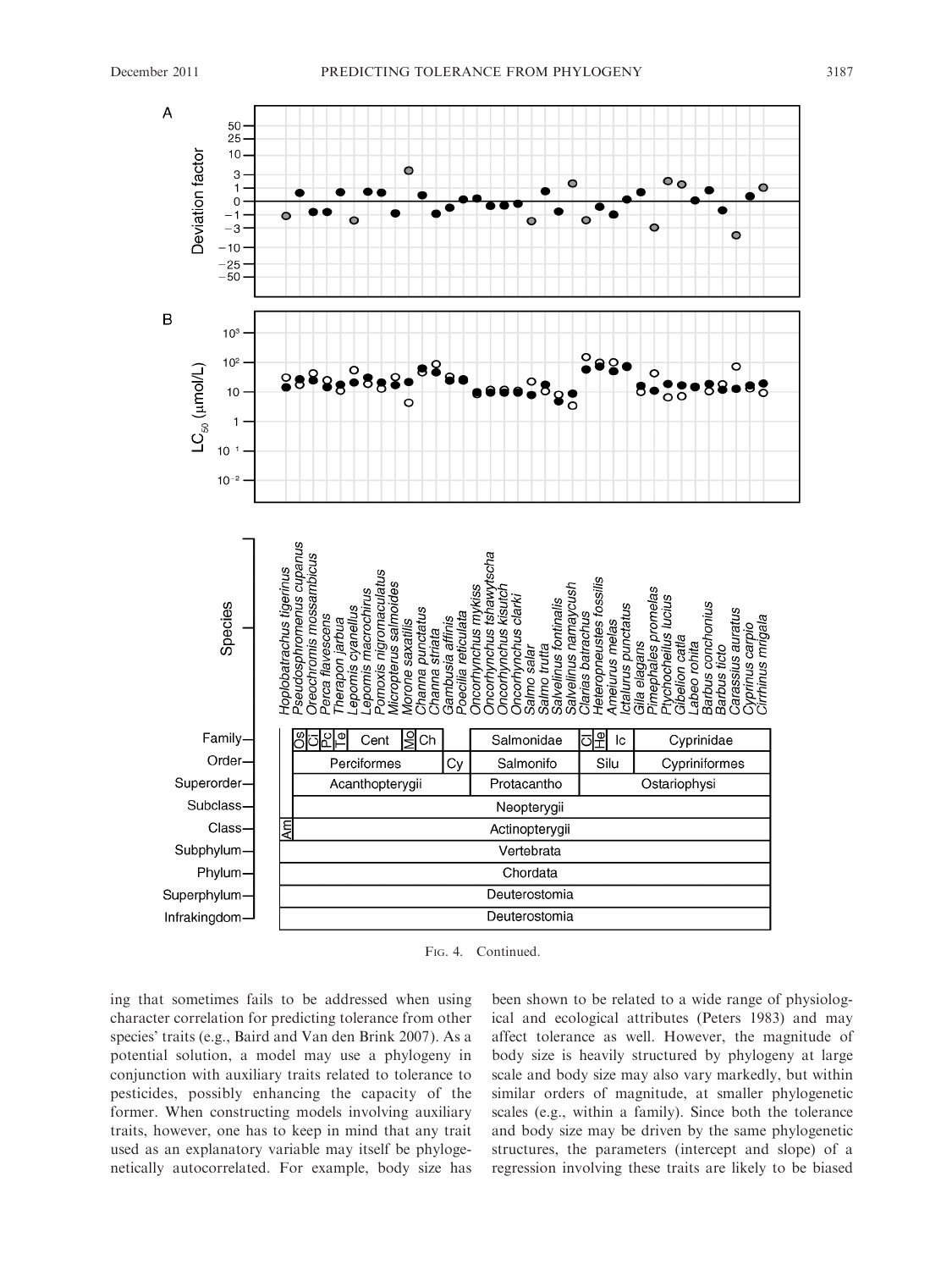and not representative of the general relationship between them. A general solution when integrating auxiliary traits in models is to use phylogenetic eigenfunctions, which correspond to the eigenfunctions selected for the phylogenetic model, as co-variables when estimating the relationship between the response (i.e., tolerance) and the auxiliary trait (e.g., body mass). Using phylogeny in that manner allows one to partialout the phylogenetic components of the variation of these species traits before using them as explanatory variables. For instance, body size sometimes varies greatly during the ontogeny of organisms such as aquatic animals, and therefore is irrespective of their phylogeny. Hence, if tolerance to a given pollutant is related with body size, and one builds a model using many individuals of different sizes to represent each species, an important portion of the variation observed for tolerance cannot be represented using a phylogeny, but will be suitably accounted for by body size. In such a situation, a model involving body size as an auxiliary trait would explain a greater portion of the variation in tolerance than one involving phylogeny alone.

The ability of a phylogenetic model to make reliable predictions for a given taxonomic group may not only depend on the number of representative species involved in its construction, but also on the structure of the trait variation along the tree used to represent the phylogeny. For instance, 81% of the variability in the tolerance to carbaryl among insect species was explained by the phylogeny. The relatively good accuracy of the model for predicting the tolerance of insect species to carbaryl is driven by the small tolerance of the four plecopteran species (mean  $LC_{50} = 0.020 \mu \text{mol/L}$ ) compared to that of hemipterans (mean  $LC_{50} = 1.75 \text{ }\mu\text{mol/L}$ ). Moreover, the large-scale component of the phylogenetic tolerance signal did accurately predict the tolerance of the only amphibian species (the Indian bullfrog; Hoplobatrachus tigerinus) to carbaryl from that of the other vertebrate species (fish). On the other hand, the poor performance of the model at predicting the tolerance among mollusks is seemingly the consequence of its inability to predict the greater tolerance of the Atlantic rangia (Rangia cuneata), the only bivalve species available, with respect to the other three gastropod species. These examples illustrate the two main requirements of the phylogenetic approach to accurately model the value of a trait such as tolerance: the accuracy of the method is dependent both on the degree of the phylogenetic autocorrelation of the trait (i.e., how much of the trait value is inherited from ancestral species) and the adequacy of the sampling (i.e., the number of members within taxonomic groups among which large differences in trait value are observed or expected). For instance, a phylogenetic model is expected to be inaccurate at evidencing very sensitive or tolerant species pertaining to a highly variable and poorly sampled genus. To this end, it is noteworthy that phylogenetic models cannot predict instances where outstandingly resistant populations arise by natural selection, such as resistance to pesticides (Ferro 1993, Nandula 2010) or cases of populations living in heavily polluted environments and showing high tolerance to local pollutants (e.g., Nacci et al. 2010). In these cases, a phylogenetic model can nevertheless be useful as a baseline to qualify organisms as resistant or sensitive when their observed tolerances are higher or lower than predicted by the model, respectively. Also noteworthy is the fact that the approach described in our present study carries the assumption, which is common among statistical modeling methods, that the set of species under study forms a representative sample of a larger group of species for which we want to estimate tolerance (i.e., the statistical population). In some groups, the tolerance of ubiquitous species occurring close to—and/or bearing economical value for—humans, may be better studied than that of rare species. Hence, a model involving a sample of exceptionally tolerant (or sensitive) species will consistently overestimate (or underestimate) the tolerance of species for whom tolerance data are not available.

Besides its direct application for predicting a single toxicological effect and endpoint, the approach described in our present study remains applicable in a multiple-effects or multiple-endpoints model framework. Here we will suggest two approaches by which it can be achieved, although others may be applicable. The first possibility would be to use multivariate regression of a species  $\times$  effect or species  $\times$  endpoints response matrix instead of a single response vector as used in the present study. Such a relatively simple approach allows one to obtain several models describing the different effects and/or endpoints at once. The second, more elaborate possibility would be to combine the information on many different endpoints for a given species and calculate metrics describing their relationships to one another (e.g., the log ratio between concentration for observing effects x, y, z and  $LC_{50}$ , over the same amount of time), or with respect to a common tolerance baseline, and then applying multivariate regression to the resulting species  $\times$  metrics response matrix. For both approaches, it would be possible to further the analysis of the results obtained by subjecting their resulting multivariate fitted and residual values to principalcomponents analysis. The combination of these two methods, multivariate regression and principal-components analysis, is known in community ecology as redundancy analysis (Rao 1964, Legendre and Legendre 1998).

Although the phylogenetic-eigenfunctions approach considered in our present study relies on known chemicals for which toxicity was assessed empirically from bioassays, its flexible nature also allows it to be transposed to other frameworks based, for instance, on toxic modes of action (TMoA) or quantitative structure–activity relationships (QSAR; Russom et al. 1997, Schultz et al. 2003, von der Ohe et al. 2005, de Roode et al. 2006, Ajmani et al. 2009). TMoA refers to the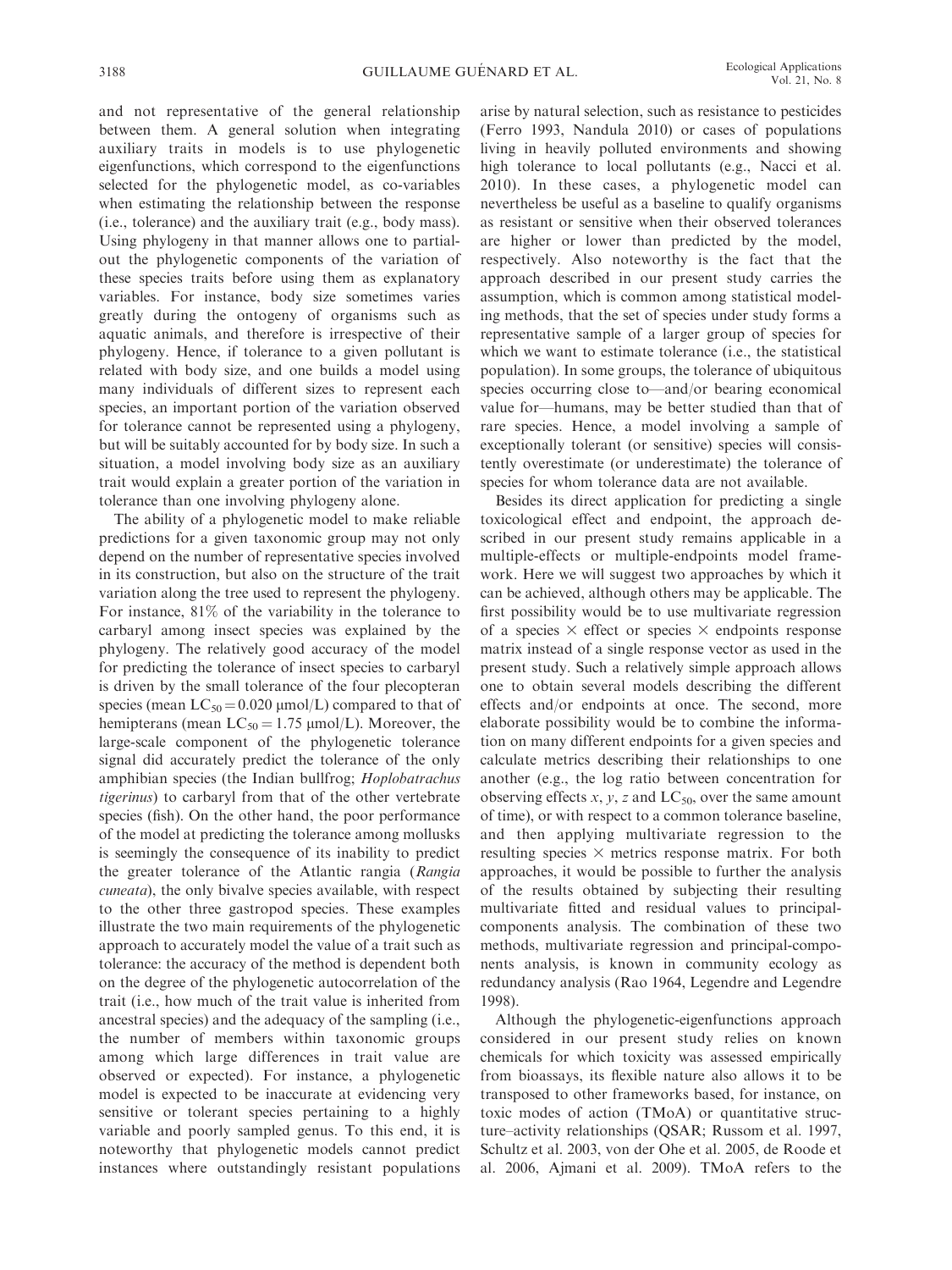metabolic function that is the most adversely disturbed by a given chemical and most readily leads to the observed effect on the whole organism. Hence, different TMoA can be used as levels of a linear-model factor, with individual chemicals acting through the same mode nested within its respective level (i.e., its respective mode of action). Models thus obtained could provide insight on how the sensitivity towards particular TMoA is structured into phylogeny and which groups are the most or the least susceptible, etc. QSAR models seek to predict the biological activity of a compound from descriptors of its chemical structure. Since biological activity may vary among organisms as a consequence of their particular biochemical traits, it is conceivable that including phylogenetic eigenfunctions as a new set of parameters in QSAR models may improve their ability to predict the impact of new compounds on organisms from a given set of taxonomic groups. If such an approach proves successful, it would provide environmental protection agencies with more dependable tools to more readily screen across the growing list of emerging industrial compounds. Furthermore, organism-specific QSAR may benefit the chemical industry by providing insights on the theoretical innocuousness of compounds under development on the organisms that would specifically be exposed to it.

#### **ACKNOWLEDGMENTS**

We are thankful to Cândida Shinn, Steven C. Walker, and two anonymous reviewers for their helpful comments on earlier versions of the manuscript. This study was supported by the Marie Curie Research Training Network—Keybioeffects (MRTN-CT-2006-035695) and the Integrated Project MODELKEY (contract 511237-GOCE) of the 6th framework program of the European Commission. G. Guénard also received support from the "Fond Québécois de Recherche sur la Nature et la Technologie (FQRNT)'' and P. von der Ohe received financial support through a ''Deutsche Forschungsgesellschaft'' (DFG—Bonn, Germany) fellowship (PAK 406/1).

## LITERATURE CITED

- Ajmani, S., K. Jadhav, and S. Kulkarni. 2009. Group-based QSAR (G-QSAR): Mitigating interpretation challenges in QSAR. QSAR and Combinatorial Science 28:36–51.
- Baird, D. J., and P. J. Van den Brink. 2007. Using biological traits to predict species sensitivity to toxic substances. Ecotoxicology and Environmental Safety 67:296–301.
- Blomberg, S., T. Garland, and A. Ives. 2003. Testing for phylogenetic signal in comparative data: behavioral traits are more labile. Evolution 57:717–745.
- Bokma, F. 2008. Detection of ''punctuated equilibrium'' by Bayesian estimation of speciation and extinction rates, ancestral character states, and rates of anagenetic and cladogenetic evolution on a molecular phylogeny. Evolution 62:2718–2726.
- Buchwalter, D. B., D. J. Cain, C. A. Martin, L. Xie, S. N. Luoma, and T. Garland, Jr. 2008. Aquatic insect ecophysiological traits reveal phylogenetically based differences in dissolved cadmium susceptibility. Proceedings of the National Academy of Science USA 105:8321–8326.
- Corey, S. J., and T. A. Waite. 2008. Phylogenetic autocorrelation of extinction threat in globally imperilled amphibians. Diversity and Distributions 14:614–629.
- Crommentuijn, T., M. D. Polder, and E. J. van de Plassche. 1997. Maximum permissible concentrations and negligible concentrations for metals, taking background concentrations into account. Report number 601501001. National Institute of Public Health and the Environment (RIVM), Bilthoven, The Netherlands.  $\langle$ http://www.rivm.nl/bibliotheek/rapporten/  $601501001.pdf$
- de Roode, D., C. Hoekzema, S. de Vries-Buitenweg, B. van de Waart, and J. van der Hoeven. 2006. QSARs in ecotoxicological risk assessment. Regulatory Toxicology and Pharmacology 45:24–35.
- Desdevises, Y., P. Legendre, L. Azouzi, and S. Morand. 2003. Quantifying phylogenetically structured environmental variation. Evolution 57:2647–2652.
- de Zwart, D. 2002. Observed regularities in SSDs for aquatic species. Pages 133–152 in L. Posthuma, G. W. Suter, and T. Traas, editors. Species sensitivity distributions in ecotoxicology. Lewis Publishers, Boca Raton, Florida, USA.
- Diniz-Filho, J. A. F. 2001. Phylogenetic autocorrelation under distinct evolutionary processes. Evolution 55:1104–1109.
- Diniz-Filho, J. A. F., C. E. R. de Sant'Ana, and L. M. Bini. 1998. An eigenvector method for estimating phylogenetic inertia. Evolution 52:1247–1262.
- Edgar, R. C. 2004. MUSCLE: multiple sequence alignment with high throughput. Nucleic Acids Research 32:1792–1797.
- Felsenstein, J. 1981. Evolutionary trees from DNA sequences: a maximum likelihood approach. Journal of Molecuclar Evolution 17:368–376.
- Felsenstein, J. 1985. Phylogenies and the comparative method. American Naturalist 125:1–15.
- Felsenstein, J., and G. A. Churchill. 1996. A hidden Markov model approach to variation among sites in rate of evolution. Molecular Biology and Evolution 13:93–104.
- Ferro, D. N. 1993. Potential for resistance to Bacillus thuringiensis: Colorado potato beetle (Coleoptera: Chrysomelidae)—a model system. American Entomologist 39:38– 44.
- Garland, T., Jr., and A. R. Ives. 2000. Using the past to predict the present: confidence intervals for regression equations in phylogenetic comparative methods. American Natualist 155:346–364.
- Gower, J. C. 1966. Some distance properties of latent root and vector methods used in multivariate analysis. Biometrika 53:325–338.
- Gower, J. C. 1969. Adding a point to vector diagrams in multivariate analysis. Biometrika 55:582–585.
- Holm, S. 1979. A simple sequentially rejective multiple test procedure. Scandinavian Journal of Statistics 6:65–70.
- James, D. A., and S. DebRoy. 2009. RMySQL: R interface to the MySQL database (R package version  $0.7-4$ ).  $\langle \text{http://} \rangle$ CRAN.R-project.org/package=RMySQL)
- Jeffree, R. A., F. Oberhansli, and J.-L. Teyssie. 2010. Phylogenetic consistencies among condrichthyan and teleost fishes in their bioaccumulation of multiple trace elements from seawater. Science of the Total Environment 408:3200– 3210.
- Lande, R., and S. J. Arnold. 1983. The measurement of selection on correlated characters. Evolution 37:1210–1226.
- Legendre, P., and L. Legendre. 1998. Numerical ecology. Second English edition. Elsevier Science, Amsterdam, The Netherlands.
- Maddison, D. R., K. S. Schulz, and W. P. Maddison. 2007. The tree of life web project. Zootaxa 1668:19–40.
- Martins, E. P., and T. F. Hansen. 1997. Phylogenies and the comparative method: a general approach to incorporating phylogenetic information into the analysis of interspecific data. American Naturalist 149:646–667.
- Nacci, D. E., D. Champlin, and S. Jayaraman. 2010. Adaptation of the estuarine fish Fundulus heteroclitus (Atlantic killifish) to polychlorinated biphenyls (PCBs). Estuaries and Coasts 33:853–864.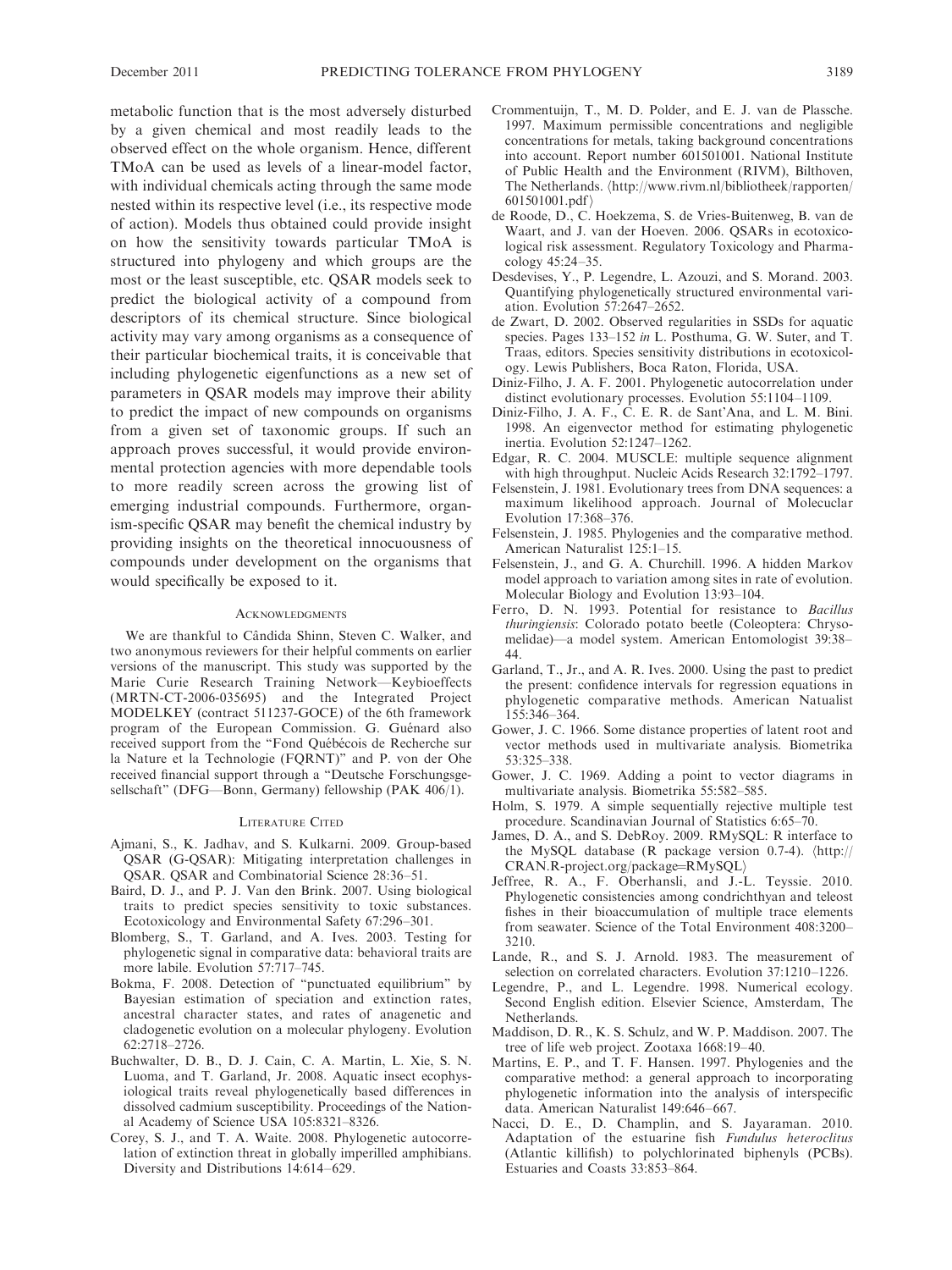- Naudula, V. K. 2010. Glyphosate resistance in crops and weeds: history, development, and management. Wiley Publishing, Hoboken, New Jersey, USA.
- Paradis, E., J. Claude, and K. Strimmer. 2004. APE: analyses of phylogenetics and evolution in R language. Bioinformatics 20:289–290.
- Peters, R. H. 1983. The ecological implications of body size. Cambridge University Press, New York, New York, USA.
- Posthuma, L., G. W. Suter, and T. Traas. 2002. Species sensitivity distributions in ecotoxicology. Lewis Publishers, Boca Raton, Florida, USA.
- R Development Core Team. 2010. R: a language and environment for statistical computing. R Foundation for Statistical Computing, Vienna, Austria. (http://www. R-project.org)
- Rao, C. R. 1964. The use and interpretation of principal component analysis in applied research. Sankhyaa´, Series A 26:329–358.
- Rice, P., I. Longden, and A. Bleasby. 2000. EMBOSS: the European molecular biology open software suite. Trends in Genetics 16:276–277.
- Russom, C. L., S. P. Bradbury, S. J. Broderius, D. E. Hammermeister, and R. A. Drummond. 1997. Predicting modes of toxic action from chemical structure: acute toxicity in the fathead minnow (Pimephales promelas). Environmental Toxicology and Chemistry 16:948–967.
- Schultz, T. W., M. T. D. Cronin, and T. I. Netzeva. 2003. The present status of QSAR in toxicology. Journal of Molecular Structure THEOCHEM 622:23–38.
- Stone, E. A. 2011. Why the phylogenetic regression appears robust to tree misspecification. Systematic Biology 60:245– 260.
- Svanbäck, R., and D. I. Bolnick. 2007. Intraspecific competition drives increased resource use diversity within a natural population. Proceedings of the Royal Society of London B 274:839–844.
- Tomlin, C. D. S., editor. 1997. Pesticide manual. British Crop Protection Council, Farnham, UK.
- USEPA [United States Environmental Protection Agency]. 1984. AQUIRE, aquatic information retrieval toxicity database. Project description, guidelines, and procedures. By R. C. Russo and A. Pilli. EPA 600/8-84-021. U. S. Environmental Protection Agency, Environmental Research Laboratory, Duluth, Minnesota, USA. (http://www.epa.gov/  $n$ scep/index.html $\rangle$
- von der Ohe, P. C., R. Kuhne, R. U. Ebert, R. Altenburger, M. Liess, and G. Schuurmann. 2005. Structural alerts – a new classification model to discriminate excess toxicity from narcotic effect levels of organic compounds in the acute daphnid assay. Chemical Research in Toxicology 18:536– 555.
- von der Ohe, P. C., and M. Liess. 2004. Relative sensitivity distribution of aquatic invertebrates to organic and metal compounds. Environmental Toxicology and Chemistry 23:150–156.
- Zheng, L., A. R. Ives, T. Garland, B. R. Larget, Y. Yu, and K. Cao. 2009. New multivariate tests for phylogenetic signal and trait correlations applied to ecophysiological phenotypes of nine Manglietia species. Functional Ecology 23:1059–1069.

## APPENDIX

Two tables containing the  $\log_{10}$ -transformed LC<sub>50</sub> values used in the study and the information about the DNA sequences used to estimate phylogeny (Ecological Archives A021-142-A1).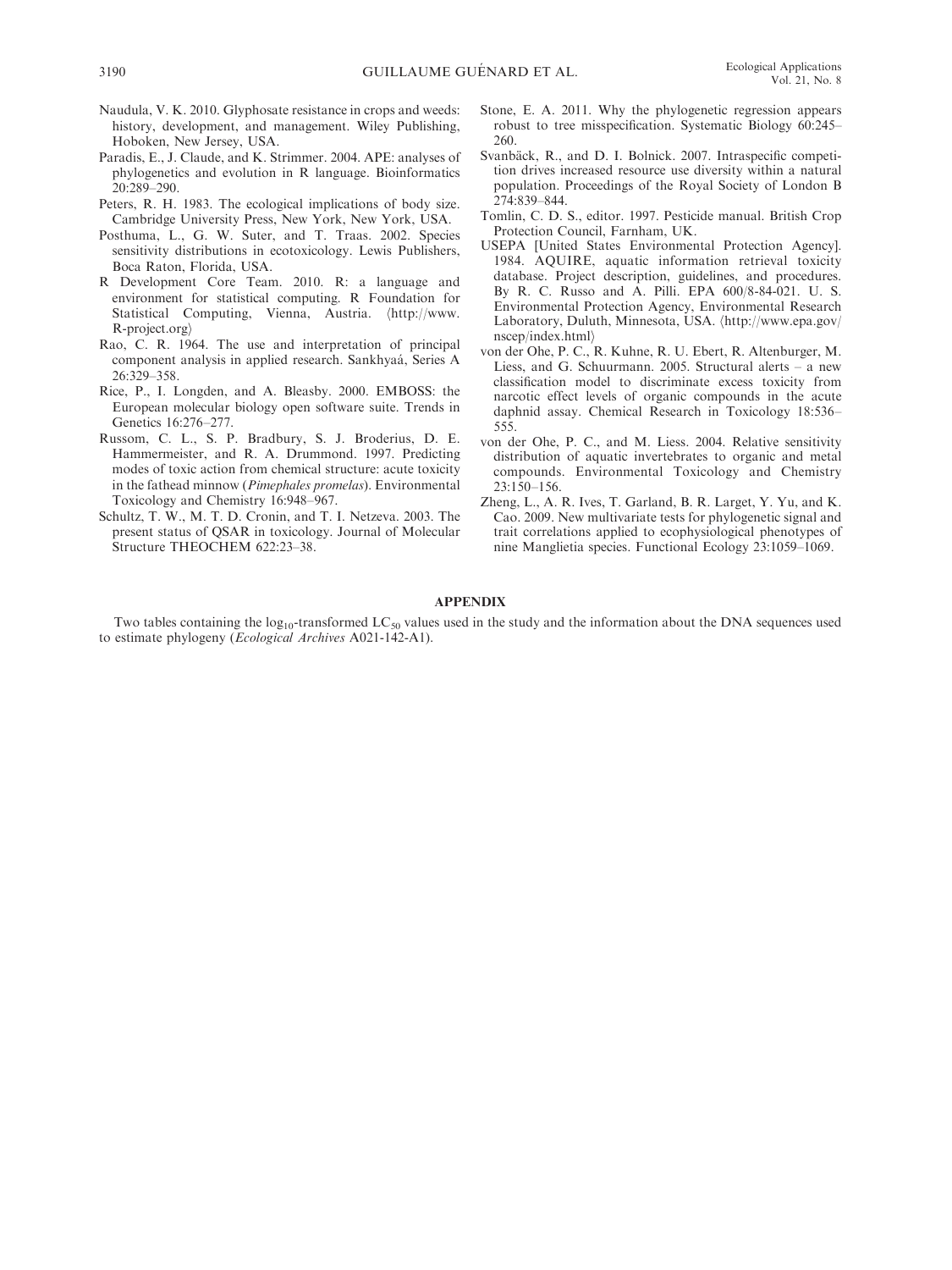- **Guillaume Guénard, Peter Carsten von der Ohe, Dick de Zwart, Pierre Legendre, and Sovan** 1
- **Lek. Using phylogenetic information to predict species tolerances to toxic chemicals***. Ecological* 2
- *Applications***.** 3
- Appendix A. Two tables containing the  $log_{10}$ -transformed  $LC_{50}$  values of used in the study and the 4
- information about the the DNA sequences used to estimate phylogeny. 5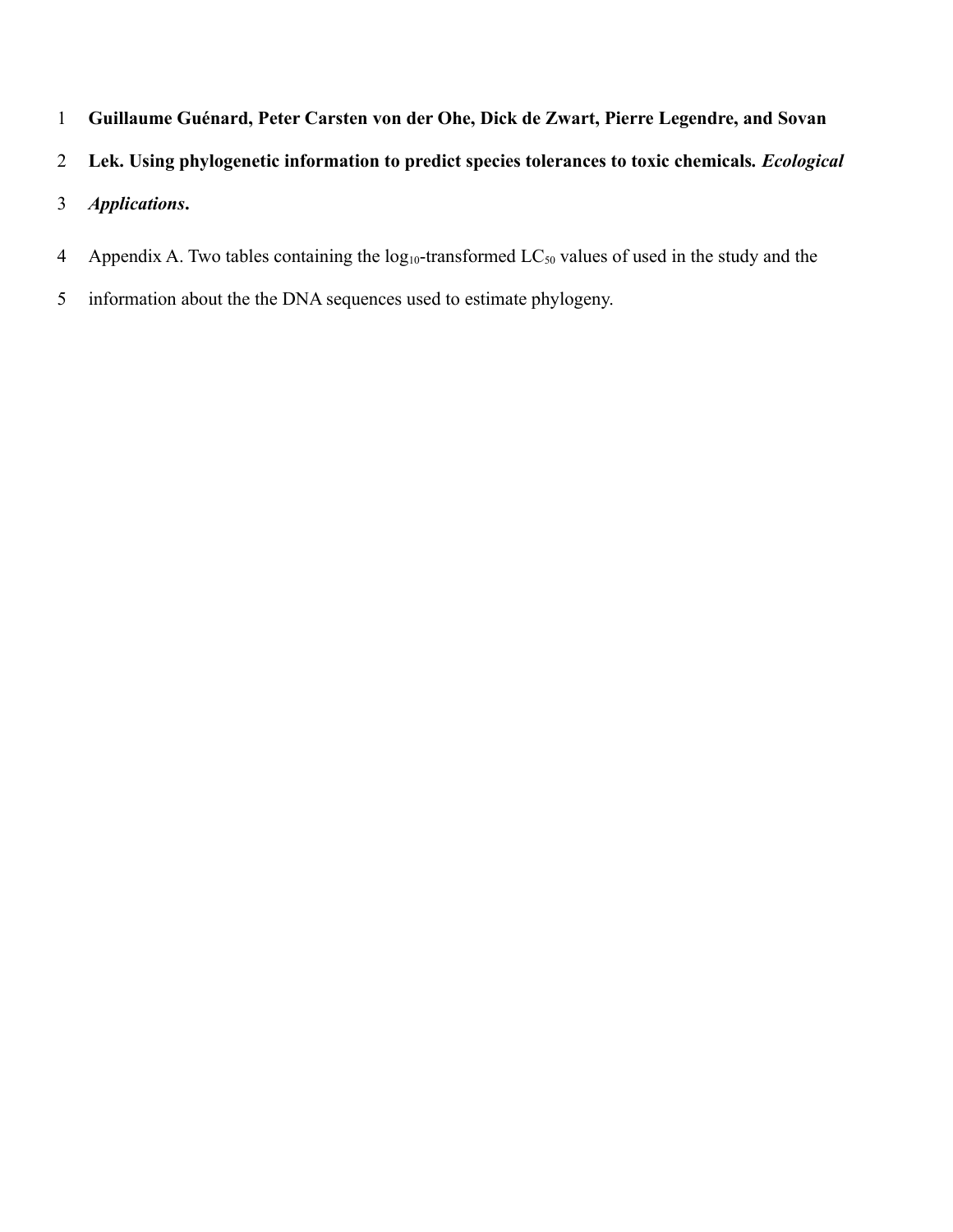- Table A1. Values of  $log_{10}$ {LC<sub>50</sub> (µmol⋅L<sup>-1</sup>)} obtained from the database for eight pesticides and 6
- available to build the models. When more than a single value was available, the number of averaged 7

|  | 8 values is indicated in parenthesis and the standard deviation is shown. |
|--|---------------------------------------------------------------------------|
|--|---------------------------------------------------------------------------|

| <b>Species</b>                             | Carbaryl                        | <b>DDT</b>                      | Lindane                        | <b>Malathion</b>            | Parathion                   | <b>Dieldrin</b>             | Rotenone                    | <b>Toxaphene</b>             |
|--------------------------------------------|---------------------------------|---------------------------------|--------------------------------|-----------------------------|-----------------------------|-----------------------------|-----------------------------|------------------------------|
| Asellus<br>brevicaudatus <sup>3</sup>      | 0.110<br>± 0.033<br>(2)         | $-1.954$                        | $-1.464$                       | 0.958                       | 0.589<br>$\pm$ 0.275 (2)    | $-1.882$                    |                             |                              |
| Carassius auratus <sup>4</sup>             | 1.868<br>± 0.051<br>(2)         | $-1.413$<br>$\pm$ 0.097<br>(3)  | $-0.346$                       | 1.204<br>$\pm 0.306(2)$     | 0.798                       | $-2.326$                    | 0.100                       | $-1.471$                     |
| Channa punctatus <sup>1</sup>              | 1.660<br>$\pm$ 0.11 (6)         | $-0.849$<br>± 0.376<br>(2)      | $-0.858$<br>± 0.194<br>(2)     | 0.845<br>$\pm 0.126(7)$     |                             | $-1.356*$                   |                             |                              |
| Cyprinus Carpio                            | 1.117<br>± 0.104<br>(6)         | $-1.954$                        | $-0.336$<br>± 0.173<br>(2)     | 1.183<br>$\pm$ 0.219 (3)    | 0.465                       | 0.197                       | $-1.317$                    | $-2.049$                     |
| Gambusia affinis                           | 1.521<br>± 0.678<br>(2)         | $-1.223$<br>$\pm 0.128$<br>(4)  | 0.150<br>± 0.221<br>(4)        | $-0.218$                    | 0.443<br>$\pm 0.402(2)$     | $-1.089$                    | $-1.365$                    | $-1.514$<br>$\pm$ 0.201 (4)  |
| Gammarus lacustris                         | $-1.100$                        | $-2.079$<br>± 0.477<br>(2)      | $-0.782$                       | $-2.309$                    | $-1.639$<br>$\pm$ 0.282 (2) | 0.173<br>$\pm 0.091$<br>(2) | 0.819                       | $-1.202$                     |
| Heteropneustes<br>$f$ ossilis <sup>2</sup> | 1.994<br>$\pm$ 0.006<br>(2)     | 0.914                           | 0.266                          | 1.605<br>$\pm 0.126(5)$     | 1.951                       |                             |                             |                              |
| Ameiurus melas <sup>1</sup>                | 1.997                           | $-1.600$<br>± 0.275<br>(2)      | $-0.657$                       | 1.592                       |                             |                             | $-0.006*$                   | $-1.853*$                    |
| Ictalurus punctatus <sup>4</sup>           | 1.842<br>± 0.053<br>(2)         | $-1.449$<br>± 0.121<br>(6)      | $-0.315$<br>$\pm 0.505$<br>(2) | 1.450<br>$\pm 0.016(2)$     | 0.959                       | $-1.928$                    | $-1.665$<br>$\pm 0.516(2)$  | $-2.099$<br>$\pm$ 0.382 (3)  |
| Lepomis cyanellus <sup>4</sup>             | 1.746                           | $-2.109$                        | $-0.545$                       | $-0.276$                    | 0.504                       | $-1.788$                    | $-0.447$                    | $-1.503$                     |
| Lepomis<br>macrochirus <sup>4</sup>        | 1.275<br>$\pm 0.142$<br>(6)     | $-1.986$<br>$\pm 0.119$<br>(12) | $-0.775$<br>$\pm 0.09(5)$      | $-0.644$<br>$\pm 0.108(3)$  | $-0.420$<br>$\pm 0.664(2)$  | $-1.886$<br>± 0.131<br>(4)  | $-0.913$<br>$\pm$ 0.324 (3) | $-1.981$<br>$\pm$ 0.118 (6)  |
| Metapenaeus<br>monoceros <sup>3</sup>      | $-0.922$<br>$\pm\,0.015$<br>(3) | $-0.792$                        | $-1.723$                       | 0.530                       | 0.573                       | $-1.007$                    |                             |                              |
| Micropterus<br>salmoides <sup>4</sup>      | 1.502                           | $-2.444$<br>$\pm$ 0.107<br>(3)  | $-0.958$                       | $-0.064$                    | 0.328                       | $-2.037$                    | $-0.444$                    | $-2.316$                     |
| Morone saxatilis <sup>3</sup>              | 0.637<br>$\pm 0.060$<br>(2)     | $-2.831$                        | $-1.600$                       | $-1.192$<br>$\pm$ 0.108 (4) | $-1.214$                    | $-1.286$                    |                             | $-1.929*$<br>$\pm$ 0.044 (2) |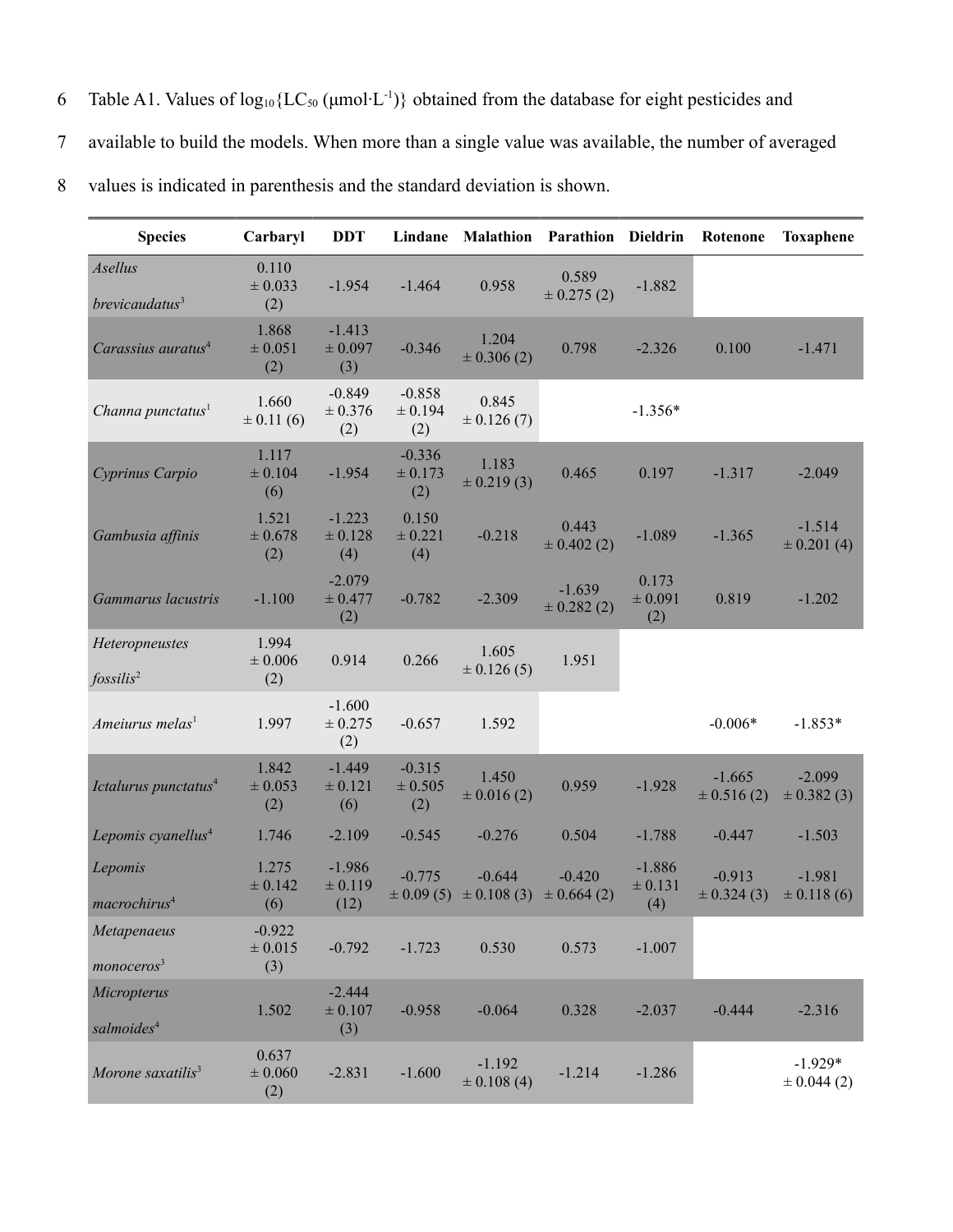| <b>Species</b>                          | Carbaryl                   | <b>DDT</b>                     |                                | Lindane Malathion Parathion Dieldrin |                             |                                 | Rotenone                     | <b>Toxaphene</b>            |
|-----------------------------------------|----------------------------|--------------------------------|--------------------------------|--------------------------------------|-----------------------------|---------------------------------|------------------------------|-----------------------------|
| Oncorhynchus<br>kisutch <sup>1</sup>    | 1.072<br>± 0.262<br>(2)    | $-1.728$<br>± 0.226<br>(2)     | $-1.102$                       | $-0.192$<br>$\pm 0.096(2)$           |                             |                                 | $-0.804*$                    | $-1.714*$                   |
| Oncorhynchus<br>mykiss <sup>4</sup>     | 0.933<br>± 0.115<br>(6)    | $-1.895$<br>± 0.138<br>(11)    | $-0.995$<br>± 0.037<br>(2)     | $-0.431$<br>$\pm 0.065(6)$           | 0.546<br>$\pm 0.136(2)$     | $-2.329$<br>± 0.189<br>(5)      | $-1.835$<br>$\pm$ 0.231 (4)  | $-1.736$<br>$\pm$ 0.327 (3) |
| Peltodytes sp. <sup>2</sup>             | 1.215                      | $-2.556$                       | $-1.163$                       | 0.481                                | $-1.619$                    |                                 |                              |                             |
| Perca flavescens <sup>1</sup>           | 1.404                      | $-2.189$<br>$\pm 0.588$<br>(2) | $-0.631$                       | $-0.099$                             |                             |                                 | $-1.119*$                    | $-1.538*$                   |
| Pimephales promelas <sup>4</sup>        | 1.634<br>± 0.113<br>(3)    | $-1.363$<br>$\pm$ 0.106<br>(2) | $-0.524$                       | 1.511<br>$\pm 0.063(3)$              | 0.796<br>$\pm$ 0.111 (2)    | $-1.689$<br>± 0.312<br>(2)      | $-1.407$<br>$\pm$ 0.332 (5)  | $-1.635$<br>$\pm$ 0.125 (4) |
| Poecilia reticulata <sup>1</sup>        | 1.386<br>± 0.067<br>(3)    | $-1.880$<br>± 0.199<br>(2)     | $-1.004$<br>± 0.256<br>(2)     | 0.766<br>$\pm$ 0.206 (2)             |                             | $-1.918*$<br>± 0.091<br>(3)     |                              |                             |
| Pteronarcys<br>californica <sup>4</sup> | $-1.813$<br>± 0.190<br>(2) | $-1.711$                       | $-2.137$<br>± 0.327<br>(2)     | $-1.170$<br>$\pm$ 0.349 (2)          | $-1.483$<br>$\pm$ 0.262 (3) | $-2.882$                        | $-0.107$<br>$\pm 0.091(2)$   | $-2.255$                    |
| Salmo trutta <sup>1</sup>               | 1.019<br>± 0.477<br>(2)    | $-1.518$                       | $-2.233$                       | $-0.515$                             |                             |                                 |                              | $-2.125*$                   |
| Salvelinus fontinalis <sup>2</sup>      | 0.909<br>± 0.222<br>(3)    | $-2.300$                       | $-0.817$                       | $-0.440$                             | 0.715                       |                                 | $-1.507*$<br>$\pm$ 0.557 (2) |                             |
| Salvelinus<br>namaycush <sup>2</sup>    | 0.535                      | $-1.597$                       | $-0.958$                       | $-0.638$                             | 0.819                       |                                 |                              |                             |
| Oreochromis<br>mossambicus <sup>1</sup> | 1.626                      | $-1.711$                       | $-0.640$<br>$\pm 0.068$<br>(2) | 0.062<br>$\pm$ 0.118 (2)             |                             | $-1.619*$<br>$\pm 0.038$<br>(2) | $-0.693*$                    |                             |

<sup>1</sup>: species used only for model #1 (and 1T) 9

2 : species used for models #1 and #2 10

<sup>3</sup>: species used for models  $\#1, \#2,$  and  $\#3$ 11

4 : species used for all 4 models 12

\*: unused 13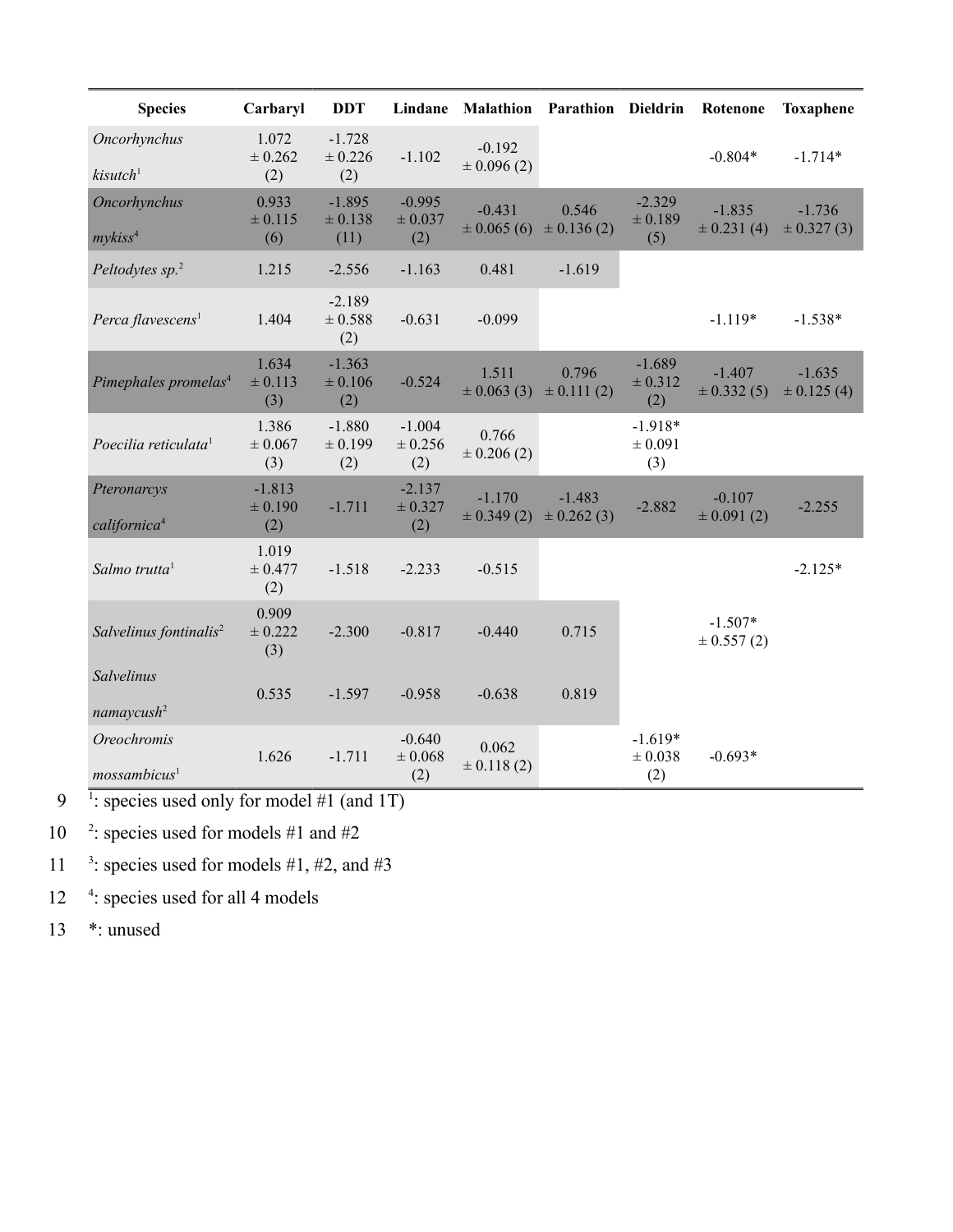- Table A2. Sources for molecular characters for the 25 aquatic animal species: number of sequences 14
- found for the species, or substituted from a related species of the same genus or family, total number of 15
- sequences found and missing, and Genbank accession codes (parenthesis G and F: sequence borrowed 16
- within genera or families, respectively). 17

| Species name             |                  | <b>Taxonomic resolution</b> |                                | Found /<br><b>Missing</b> | <b>Accession codes</b>                              |  |  |
|--------------------------|------------------|-----------------------------|--------------------------------|---------------------------|-----------------------------------------------------|--|--|
|                          |                  |                             | <b>Species Genera Families</b> |                           |                                                     |  |  |
| Ameiurus melas           | 7                | $\boldsymbol{0}$            | $\boldsymbol{0}$               | 7/37                      | AY184263, AY705821, DQ421854, DQ421876, EU524419    |  |  |
| Asellus                  |                  |                             |                                |                           | AF255701 (G), AF259529 (F), DQ305105 (G), FJ749279  |  |  |
| brevicaudus              | $\boldsymbol{0}$ | 3                           | 33                             | 36/8                      | $(G)$ , NC 008412 $(F)$                             |  |  |
| Carassius auratus        | 41               | $\boldsymbol{0}$            | $\boldsymbol{0}$               | 41/3                      | AF047349, EF100727, NC 006580                       |  |  |
| Channa punctatus         | 11               | $\sqrt{2}$                  | $\boldsymbol{0}$               | 13/31                     | AB196280, AY763724 (G), AY763770 (G), EU216546,     |  |  |
|                          |                  |                             |                                |                           | EU342184, EU417796, EU836885                        |  |  |
| Cyprinus carpio          | 44               | $\boldsymbol{0}$            | $\boldsymbol{0}$               | 44/0                      | AF133089, NC 001606                                 |  |  |
| Gambusia affinis         | 39               | $\boldsymbol{0}$            | $\boldsymbol{0}$               | 39/5                      | AP004422                                            |  |  |
| Gammarus                 |                  |                             |                                |                           | AF228046 (G), AY529073, AY926671, AY926784,         |  |  |
| lacustris                | 5                | $\mathbf{1}$                | $\boldsymbol{0}$               | $6/38$                    | EF582869                                            |  |  |
| Heteropneustes           | 8                | $\boldsymbol{0}$            | $\boldsymbol{0}$               | 8/36                      | AF520826, AJ876377, DQ119383, FN677932, GQ461897    |  |  |
| fossilis                 |                  |                             |                                |                           |                                                     |  |  |
| Ictalurus                | 40               | $\boldsymbol{0}$            | $\boldsymbol{0}$               | 40/4                      | AF021880, NC 003489                                 |  |  |
| punctatus                |                  |                             |                                |                           |                                                     |  |  |
|                          |                  |                             |                                |                           | AB271768 (G), AY115973, AY517733, AY742522,         |  |  |
| Lepomis cyanellus        | 5                | $\mathbf{1}$                | $\boldsymbol{0}$               | $6/38$                    | AY742616, EU524705                                  |  |  |
| Lepomis                  |                  |                             |                                |                           | AB167815, AB167816, AY517740, AY742530, AY742623,   |  |  |
| macrochirus              | 14               | $\boldsymbol{0}$            | $\boldsymbol{0}$               | 14/30                     | AY828968, EU524732                                  |  |  |
| Metapenaeus              |                  |                             |                                |                           | AF124597 (F), AY264904 (G), EU920969 (F), NC_002184 |  |  |
|                          | $\boldsymbol{0}$ | 1                           | 42                             | 43/1                      |                                                     |  |  |
| monoceros<br>Micropterus |                  |                             |                                |                           | (F)                                                 |  |  |
|                          | 39               | $\mathbf{1}$                | $\boldsymbol{0}$               | 40/4                      | EU502753 (G), NC 008106                             |  |  |
| salmoides                |                  |                             |                                |                           |                                                     |  |  |
|                          |                  |                             |                                |                           | AF147741, AF240746, AY072684, AY138963, AY538941,   |  |  |
| Morone saxatilis         | 11               | $\boldsymbol{0}$            | $\mathfrak{Z}$                 | 14/30                     | DQ028057, EU524145, L60529, X74147 (F), X74148 (F), |  |  |
|                          |                  |                             |                                |                           | X74149 (F)                                          |  |  |
| Oncorhynchus             | 40               | $\boldsymbol{0}$            | $\boldsymbol{0}$               | 40/4                      | AF030250, NC 009263                                 |  |  |